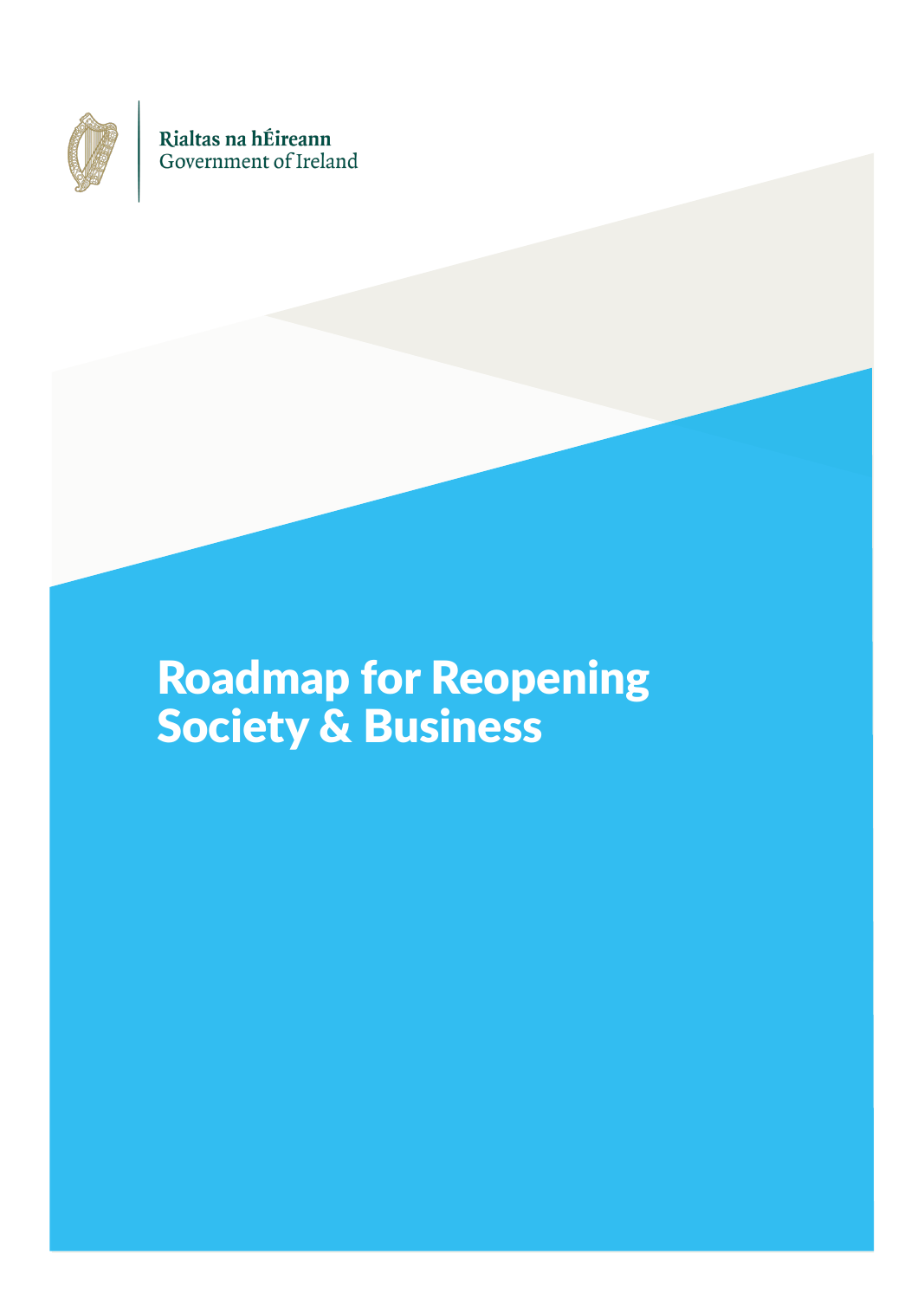# INTRODUCTION

Not for generations has Ireland been faced with a health threat as serious as COVID-19 and the daily life of every single person has been changed. In the early weeks, as this pandemic was emerging, Government and our health and social care service monitored the evolving global situation, deployed our plans and started to prepare for the disease's likely impact in Ireland. At the same time, businesses, organisations, communities, families and each of us individually were becoming informed, changing our individual and collective behaviours so that we would know what to do, and do the right things as COVID-19 found its way closer.

Within a very short few weeks after the first cases of COVID-19 were reported in Ireland at the end of February 2020, as with other EU countries, it became necessary to take unprecedented steps to control the disease. A tiered approach of public health social distancing measures was first advised by An Taoiseach on 12 March, and these measures were further strengthened on 24 March and again on 27 March, extended to 5 May to continue to suppress transmission of the virus.

We have been working with a range of Departments and stakeholders to draw up a roadmap for modifying restrictions imposed to combat the COVID-19 pandemic. This Roadmap includes:-

- 1. A sequence of actions to re-open the economy and society
- 2. A decision-making framework for Government
- 3. A process for engaging with unions, employers and other representative groups to build a co-operative approach to re-opening workplaces and other facilities
- 4. An updated economic policy response
- 5. Updated response on other pressing societal concerns
- 6. Travel and international co-operation

The Roadmap is guided by a number of over-riding principles. That is, an approach which is:-

Safe –informed and guided by a public health assessment of risk

Rational - includes consideration of the social and economic benefits and impacts of any modifications of restrictions and their feasibility

Evidence-informed – uses all of the data and research available to us to guide thinking

Fair – Ethical and respects human dignity, autonomy and supports equality

Open and transparent – decisions are clear, well communicated and subject to the necessary checks and balances

Whole of Society - based on the concept of solidarity and supporting cohesion as we exit over time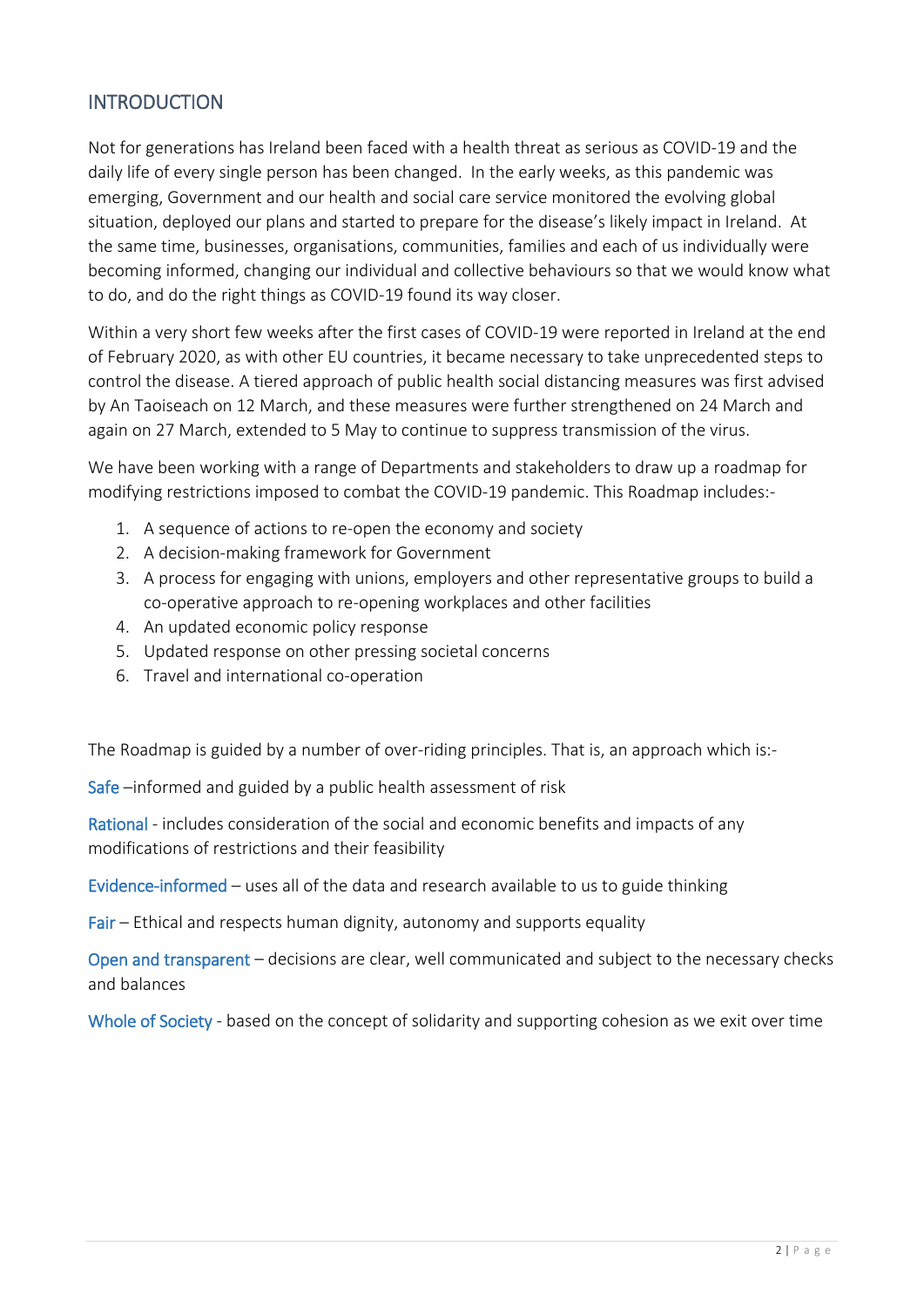# SEQUENCE OF ACTIONS TO RE-OPEN THE ECONOMY AND SOCIETY

Public health should always be clearly and transparently provided as part of the decision-making process to inform Government on the slow unwinding of the restrictions. It will be a risk-based approach, considering risk both from the perspective of protecting those most vulnerable to infection as well as protecting against causes, situations, circumstances, and behaviours that may lead to risk of spread of disease.

The role of the National Public Health Emergency Team in assessing the public health risk has been critical and will continue to guide Government while we are living with this Pandemic. The Report of the NPHET is published in full as an accompanying document to this Roadmap. That Report outlines 5 phases and the triggers which will allow us to progress from one phase to the next.

The Government accepts the recommendations of NPHET and the overall framework provided. The triggers and framework for a phased reduction of restrictions are reproduced here.

| Based on a 3 week review process, the current phases would commence on the following dates: |                         |  |  |  |
|---------------------------------------------------------------------------------------------|-------------------------|--|--|--|
| Phase 1                                                                                     | $18^{\text{th}}$ May    |  |  |  |
| Phase 2                                                                                     | 8 <sup>th</sup> June    |  |  |  |
| Phase 3                                                                                     | 29 <sup>th</sup> June   |  |  |  |
| Phase 4                                                                                     | $20th$ July             |  |  |  |
| Phase 5                                                                                     | 10 <sup>th</sup> August |  |  |  |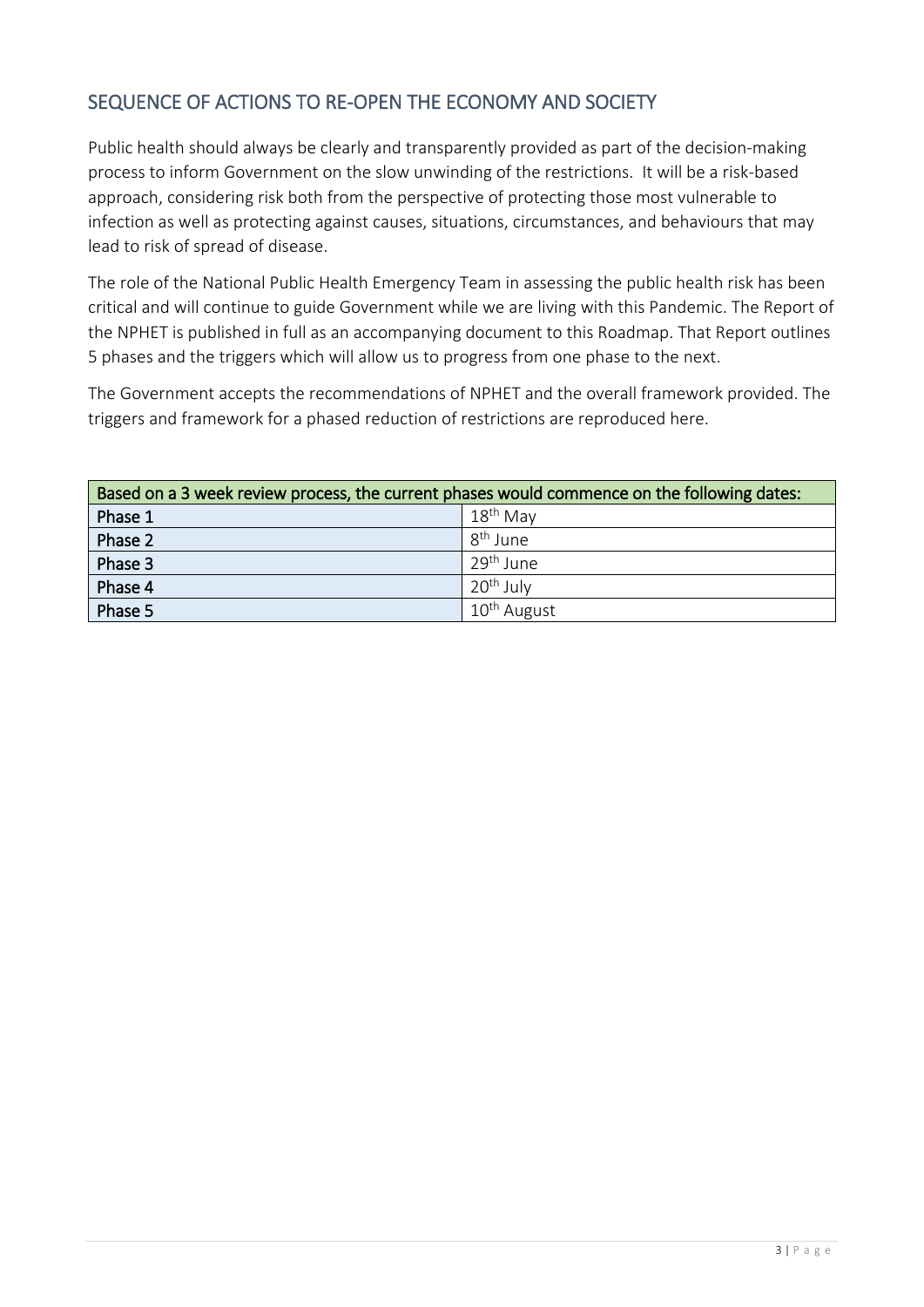## **Public Health Framework Approach to advising Government regarding reduction of measures**



- **public health-led** and **grounded in evidence**, **guidance & advice** of ECDC, WHO and EU, as well as experience and learning from similar countries - **risk-based** to protect those most vulnerable to infection and to minimise
- the risk of spread of disease - **proportionate**, practical, feasible and acceptable, balancing public health risk with hierarchy of **benefits** in terms of overall population health & wellbeing, adherence, public sentiment, social & economic considerations.

#### Key principles: communicating openly and acting together

- **Clear consistent sustained accessible communication** with public from **trusted sources** outlining benefits associated with all stages of phased reductions
- **Support** desired behavioural change through communication and education
- Maintain **solidarity, mental wellbeing and resilience**
- Continue to maintain **openness**, **transparency** and **confidence** in public health advice
- **Update, tailor and adapt advice**, based on data & evolving disease situation - Tailor key messages for **target groups**, such as, vulnerable groups & health workers
- Reinforce underpinning **ethical approach** of solidarity and caring for community, minimising harm, fairness, privacy, duty to provide care, proportionality

### Core concepts for us all:

#### What we can each do:

- Maintain handwashing & respiratory hygiene
- " Keep 2m distance from other people
- . Be hyper-alert to, and isolate if we have symptoms, including flu-like symptoms
- Reduce close contacts and duration of contact with people outside our
- households (have a micro-community) Access advice and supports for mental

wellbeing and resilience

#### Principles of Approach to reducing measures

- **No assurance that it is safe to reduce social distancing measures** and stricter measures will have to be reintroduced if there is strong upsurge of infection
- Measures will be reduced in a **slow, gradual, stepwise** manner over 5 broad phases with **3 weeks** between each phase.
- Reduction of measures will be **robustly and continuously monitored** in terms of adherence and effect
- Ideally a '**whole-of-country approach**, but potentially a differentiated geographical approach depending on circumstances, e.g. urban/rural
- Approaches to reducing measures will evolve as information becomes available and in line with **international learning and experience,**  especially countries ahead in terms of their outbreak
- Reducing measures **critically dependent** on health service's ability to: - find new cases by consistently **testing and contact tracing**, and utilise
- **robust information** on disease, system capacity and performance, - implement mechanisms to **protect 'at risk' groups** particularly, from
- outbreaks.

## What we can do together:

- · Follow public health advice
- . Keep informed about disease in Ireland
- · Support vulnerable people and maintain solidarity in your community
- . Support healthcare workers and health service
- . Accept that measures can only be lifted in slow stepwise manner and may need to be reintroduced if rate of infection increases

#### Disease indicators

- 1. Trajectory in incidence of disease
- 2. Trajectory in number of cases and clusters in residential healthcare settings
- 3. Trajectory in number of deaths
- 4.Hospitalisation and ICU occupancy
- 5. Programme to consistently sample, test and contact trace.
- \* and other criteria as may arise in the future.

#### Monitoring the Disease & reduction of measures

- **Essential Health data sources:** epidemiological data & modelling; incidence of outbreaks in residential settings; testing and contact tracing; health service capacity & performance (incl. ICU beds, hospital, access to essential products, PPE, masks)
- **Non-health information sources:** transportation data;data and information on mobility and congregation; other sources

#### Alternative and evolving regulatory approach

- Travel and distance restrictions currently in place will change over time
- New requirements will be developed in relation to premises, transport, and business compliance
- Existing regulatory approaches will be examined and structures put in place to support organisations in meeting new requirements

WHO predicts that the most plausible scenario is recurring epidemic waves interspersed with periods of low level transmission.

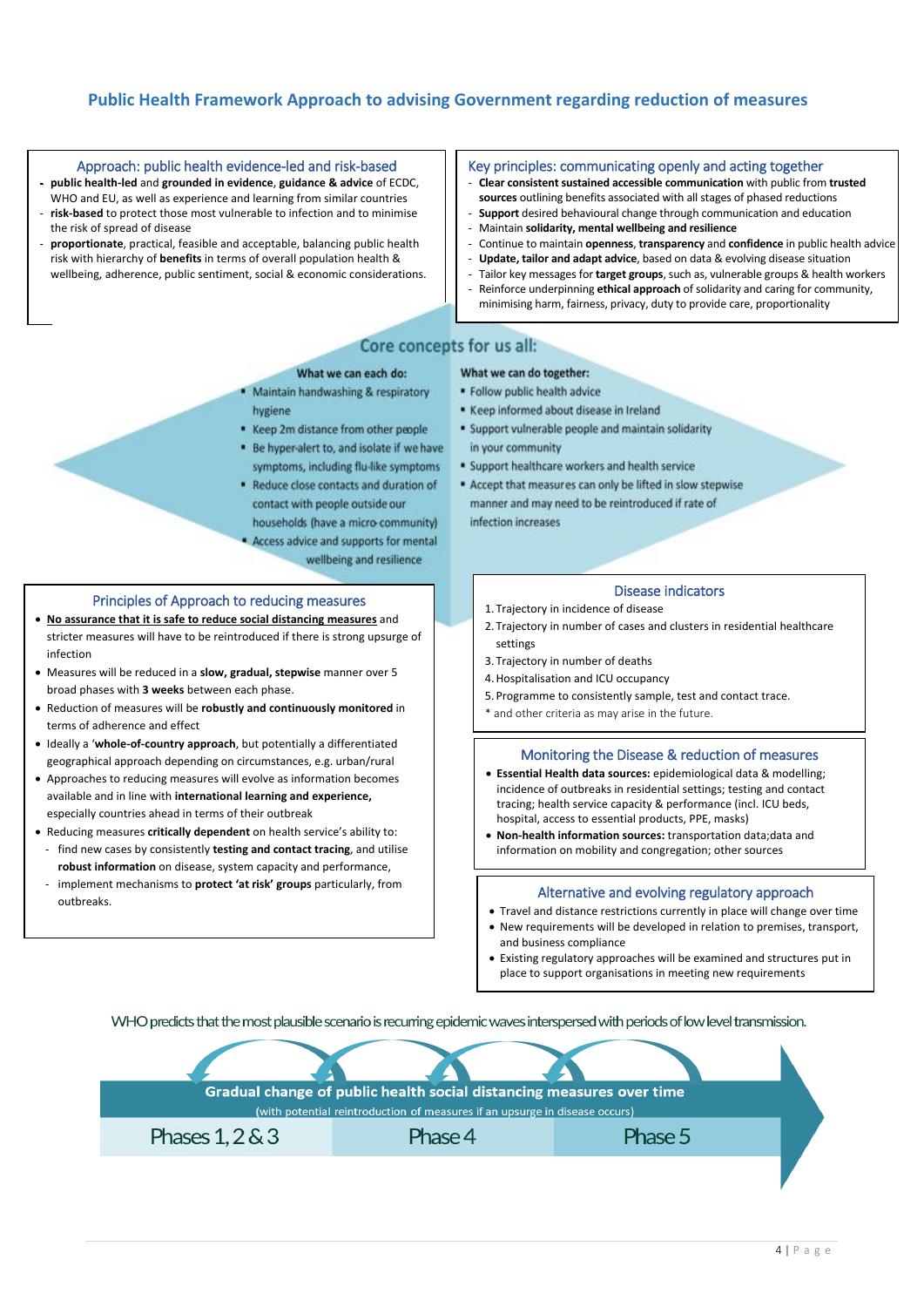## **Guide to the NPHET public health framework approach to reducing public health social distancing measures**

The National Public Health Emergency Team's (NPHET) Public Health Framework is a living document and will be subject to regular review in the context of the progression or suppression of the disease in Ireland at different points in time; new guidance and evidence which emanate from the research, experience and findings of international bodies and of other countries.

This framework approach contains a range of indicative measures set out under a number of different headings (categories) and across a number of potential phases. Over the coming period, as NPHET monitors the progress of the disease, these are intended to provide the NPHET with a flexible menu of possible options to consider, in providing public health advice to Government regarding the adjustment of social distancing measures.

- Under each heading, a number of phases are set out. These are broadly considered to be sequential under each heading. However, the categories can be read independently of each other (for example a middle phase Education measure might be started before a middle phase Social / Recreational measure, depending on the circumstances at the time).
- Recommendations to action a measure under one phase does not mean that all other measures in the same phase under that heading will necessarily be recommended for activation. The framework is intended to be applied flexibly, so that it would be open to the NPHET, at any point in time, to recommend measures from later phases depending on the prevailing circumstances.

Ongoing two-way communication with the public will be essential to ensure that–

- the public are informed of the changes in restrictions as approved by Government, and the social distancing and other measures that are in place at each phase;
- there is clear and coherent information about the public health rationale and an explanation of changes made by Government, with a view to encouraging adherence with measures;
- feedback mechanisms are in place to better understand the measures which work most effectively, areas of challenge, opportunities to innovate in protecting the safety of people while progressing towards a return to economic and social life.

The purpose of this public health framework approach is to inform a slow, gradual, step-wise and incremental reduction of the current public health social distancing measures, in a risk-based, fair and proportionate way with a view to effectively suppressing the spread of COVID-19 disease while enabling the gradual return of social and economic activity.

This framework also acknowledges that there are other important considerations regarding the reduction of measures that Government will have, such as social and economic considerations, adherence, public sentiment, acceptability, feasibility, overall population health & wellbeing and others.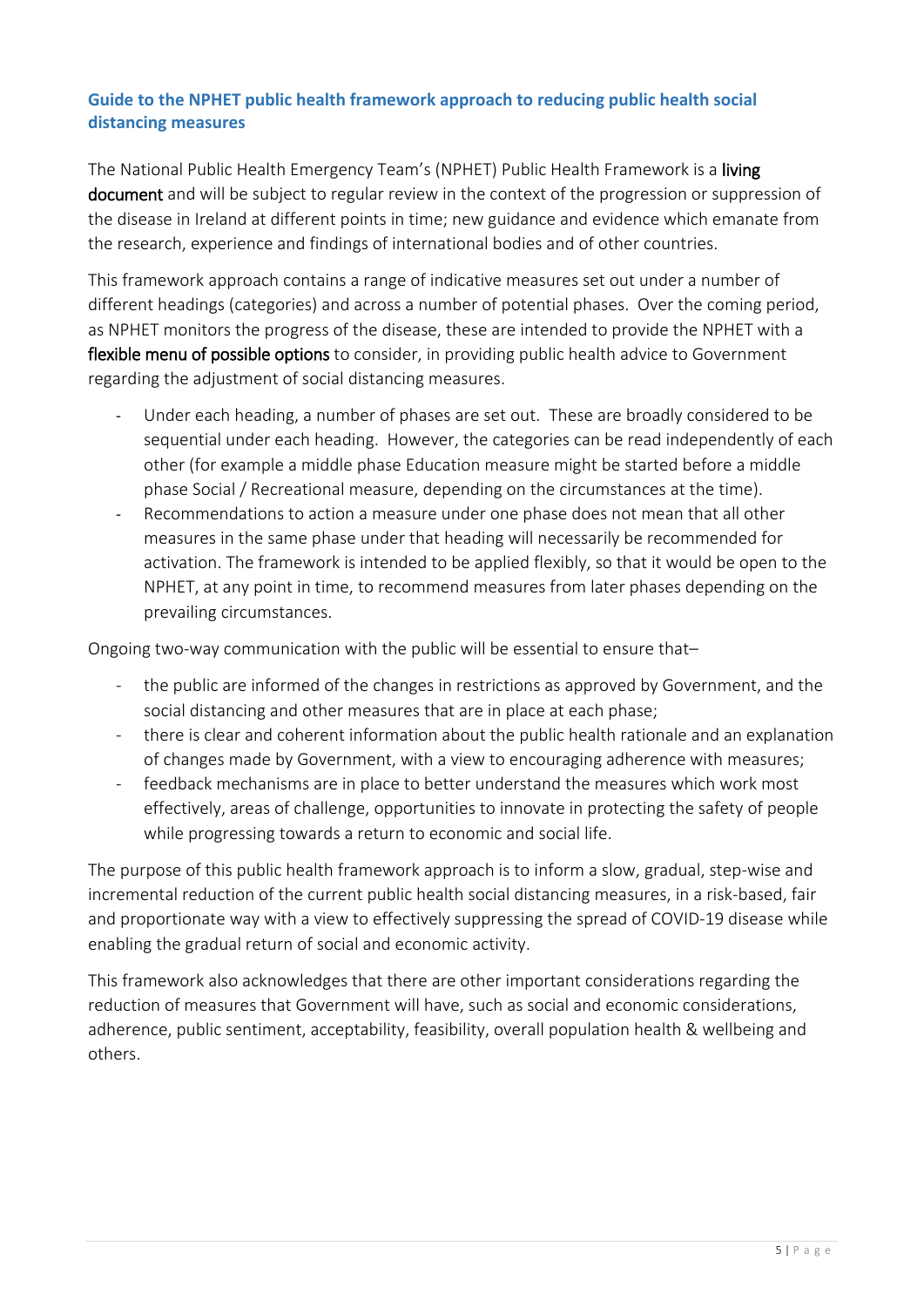| 1.<br><b>Community Health Measures</b> |                                                 |                                                    |                           |                                                   |                            |  |
|----------------------------------------|-------------------------------------------------|----------------------------------------------------|---------------------------|---------------------------------------------------|----------------------------|--|
| Phases                                 | 1                                               | $\overline{2}$                                     | 3                         | 4                                                 | 5                          |  |
| <b>Wearing of</b>                      | • Based on Guidance                             |                                                    |                           |                                                   |                            |  |
| face                                   |                                                 |                                                    |                           |                                                   |                            |  |
| coverings in                           |                                                 |                                                    |                           |                                                   |                            |  |
| community                              |                                                 |                                                    |                           |                                                   |                            |  |
|                                        |                                                 |                                                    |                           |                                                   |                            |  |
|                                        |                                                 |                                                    |                           |                                                   |                            |  |
|                                        |                                                 |                                                    |                           |                                                   |                            |  |
|                                        |                                                 |                                                    |                           |                                                   |                            |  |
|                                        |                                                 |                                                    |                           |                                                   |                            |  |
| 'Stay at                               | • Continue to avoid                             | • Extend restriction to                            | • Maintain restriction to | • Extend travel to outside                        |                            |  |
| home'                                  | unnecessary journeys                            | within 20km of your                                | within 20km of your       | your region                                       |                            |  |
| restriction                            |                                                 | home                                               | home                      |                                                   |                            |  |
|                                        |                                                 | • Continue to avoid                                | • Continue to avoid       |                                                   |                            |  |
|                                        |                                                 | unnecessary journeys                               | unnecessary journeys      |                                                   |                            |  |
| Cocooning                              |                                                 | • Designate specific retail                        |                           |                                                   |                            |  |
|                                        |                                                 | hours coordinated                                  |                           |                                                   |                            |  |
|                                        |                                                 | across all retailers for                           |                           |                                                   |                            |  |
|                                        |                                                 | over 70s and medically                             |                           |                                                   |                            |  |
|                                        |                                                 | vulnerable, with strict                            |                           |                                                   |                            |  |
|                                        |                                                 | social distancing;<br>provision of gloves,         |                           |                                                   |                            |  |
|                                        |                                                 | ideally wearing face                               |                           |                                                   |                            |  |
|                                        |                                                 | coverings                                          |                           |                                                   |                            |  |
|                                        |                                                 | • Visits to homes of over                          |                           |                                                   |                            |  |
|                                        |                                                 | 70s and medically                                  |                           |                                                   |                            |  |
|                                        |                                                 | vulnerable by no more                              |                           |                                                   |                            |  |
|                                        |                                                 | than a small number of                             |                           |                                                   |                            |  |
|                                        |                                                 | persons for a short                                |                           |                                                   |                            |  |
|                                        |                                                 | period of time wearing                             |                           |                                                   |                            |  |
|                                        |                                                 | gloves, face coverings,                            |                           |                                                   |                            |  |
|                                        |                                                 | maintaining strict 2m                              |                           |                                                   |                            |  |
|                                        |                                                 | social distancing                                  |                           |                                                   |                            |  |
| Small                                  | • Up to four people not of<br>same household to |                                                    |                           |                                                   |                            |  |
| groups                                 | meet outdoors while                             |                                                    |                           |                                                   |                            |  |
| outdoors                               | maintaining strict social                       |                                                    |                           |                                                   |                            |  |
|                                        | distancing                                      |                                                    |                           |                                                   |                            |  |
|                                        |                                                 |                                                    |                           |                                                   |                            |  |
| <b>Social visits</b>                   | • Continue to avoid non-                        | • Up to four people may<br>visit another household |                           | • Slightly larger number of                       |                            |  |
|                                        | essential social visiting                       | for a short period of                              |                           | people may visit another<br>household for a short |                            |  |
|                                        |                                                 | time while maintaining                             |                           | period of time while                              |                            |  |
|                                        |                                                 | strict social distancing                           |                           | maintaining social                                |                            |  |
|                                        |                                                 |                                                    |                           | distancing                                        |                            |  |
| Family-type                            | • Continue current                              | • Slightly larger number of                        |                           | • Small social gatherings                         | • Large social gatherings  |  |
| social                                 | restrictions on                                 | people in attendance at                            |                           | by family and close                               | (e.g. large weddings to    |  |
| gatherings                             | attendance at funerals                          | funerals but still                                 |                           | friends limited to a                              | be restricted due to       |  |
|                                        | to a maximum of ten                             | restricted to immediate                            |                           | maximum number of                                 | risk)                      |  |
|                                        | people and only                                 | family and close friends                           |                           | attendees for a limited                           |                            |  |
|                                        | members of the                                  | and limited to a                                   |                           | period of time where                              |                            |  |
|                                        | household, close family                         | maximum number of                                  |                           | social distancing can be                          |                            |  |
|                                        | or close friends if the                         | mourners for a limited                             |                           | maintained (e.g. small                            |                            |  |
|                                        | deceased has no                                 | period of time where                               |                           | weddings, baptisms)                               |                            |  |
|                                        | household or family<br>members                  | social distancing can be<br>maintained             |                           |                                                   |                            |  |
|                                        |                                                 |                                                    |                           |                                                   |                            |  |
|                                        |                                                 |                                                    |                           |                                                   |                            |  |
| Other (non-                            |                                                 |                                                    |                           | Small social (non-family)                         | • Large social (non-       |  |
| commercial)                            |                                                 |                                                    |                           |                                                   | family) gatherings         |  |
|                                        |                                                 |                                                    |                           | gatherings limited to a                           | restricted due to risk     |  |
| social                                 |                                                 |                                                    |                           | maximum number of                                 |                            |  |
| events                                 |                                                 |                                                    |                           | participants for a limited                        |                            |  |
|                                        |                                                 |                                                    |                           | period of time where                              |                            |  |
|                                        |                                                 |                                                    |                           | social distancing can be                          |                            |  |
|                                        |                                                 |                                                    |                           | maintained                                        |                            |  |
|                                        |                                                 |                                                    |                           |                                                   |                            |  |
| Household                              |                                                 |                                                    |                           |                                                   | • Continue to restrict all |  |
| contacts of                            |                                                 |                                                    |                           |                                                   | household contact of       |  |
|                                        |                                                 |                                                    |                           |                                                   | suspect cases (awaiting    |  |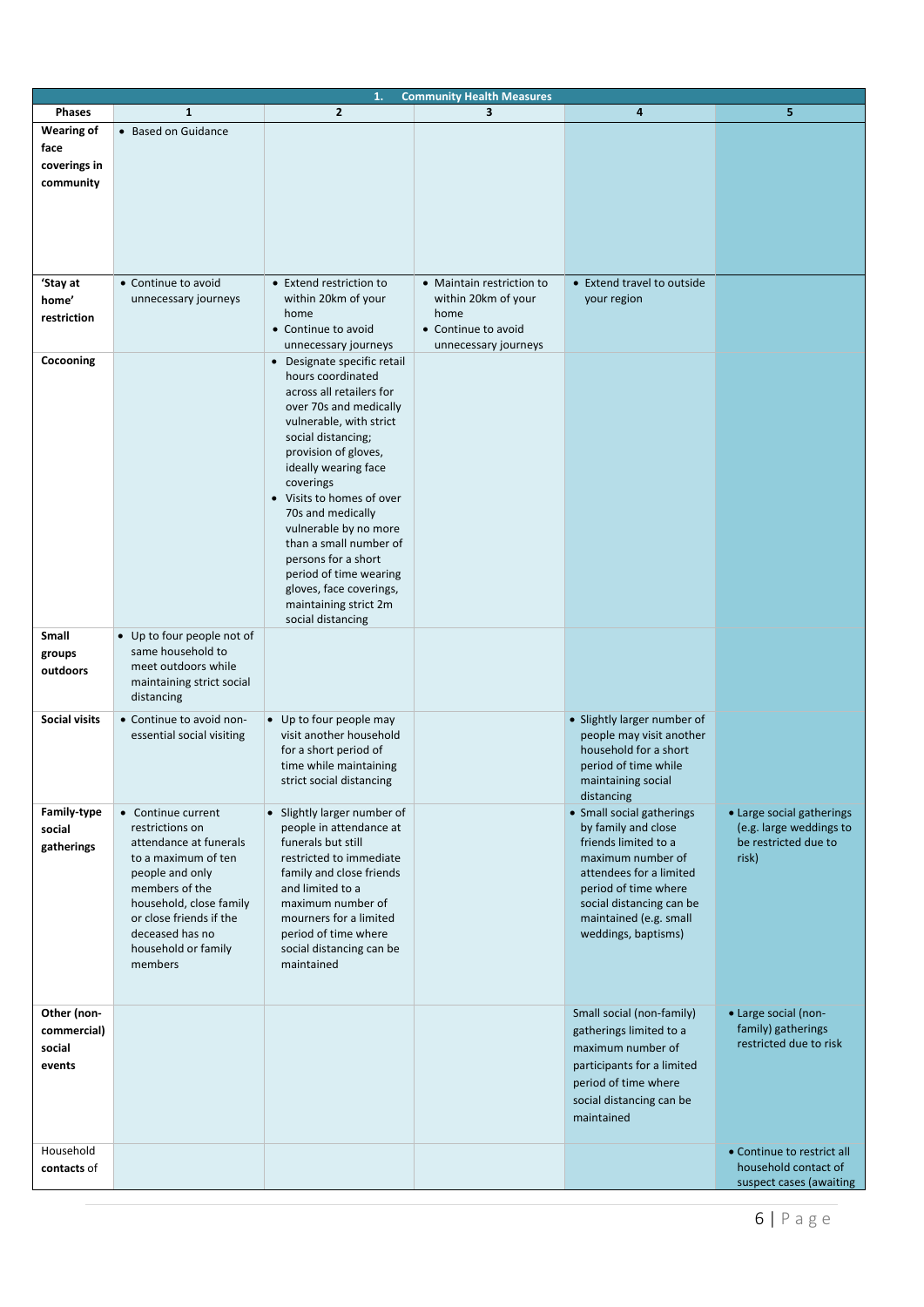|               | <b>Community Health Measures</b><br>4. T |  |  |  |                         |  |
|---------------|------------------------------------------|--|--|--|-------------------------|--|
| <b>Phases</b> |                                          |  |  |  |                         |  |
| suspect       |                                          |  |  |  | test results or 14 days |  |
| cases         |                                          |  |  |  | isolation)              |  |

l

Social distancing measures have succeeded in reducing the transmission of COVID-19. Continuing to limit the number and duration of contacts is important in any measure reduction.

*As the stringency of physical distancing measures is reduced, members of the public should be encouraged to carefully consider with whom they come into contact; consistently meeting with the same colleagues and small group of friends will lead to lower rates of transmission than meeting with a diverse and changing group. The promotion of 'micro-communities' will allow for work to be conducted and for social interaction to promote wellbeing, while still limiting the spread of infection<sup>1</sup> .* 

*The effectiveness of containment and mitigation depends on limiting the number of social contacts, but also the duration of each contact<sup>2</sup> .* 

The continued protection of people aged over 70 and those with underlying health conditions is in line with recommendations of WHO, ECDC and EU Commission which all recognise the importance of protecting the vulnerable populations.

*International and national evidence shows that those over 70 years and people with specific underlying health conditions are groups with an elevated risk for COVID-19. On this basis it is recommended that the cocooning measures for the over 70s and for those in at risk groups be continued3 ,4 .* 

ECDC and WHO, on basis of increasing evidence that infected persons with mild or no symptoms can contribute to spread of COVID-19, advise that public wearing of face coverings may reduce spread of infection by the wearer.

<sup>1</sup> ECDC Rapid Risk Assessment Coronavirus disease 2019 (COVID-19) in the EU/EEA and the UK – Ninth update 23 April 2020

<sup>2</sup> OECD: Flattening the COVID-19 peak: Containment and mitigation policies, Updated 24 March 2020

<sup>&</sup>lt;sup>3</sup> WHO Considerations in adjusting public health and social measures in the context of COVID-19: interim guidance, 16 April 2020

<sup>4</sup> ECDC Rapid Risk Assessment Coronavirus disease 2019 (COVID-19) in the EU/EEA and the UK – Ninth Update 23 April 2020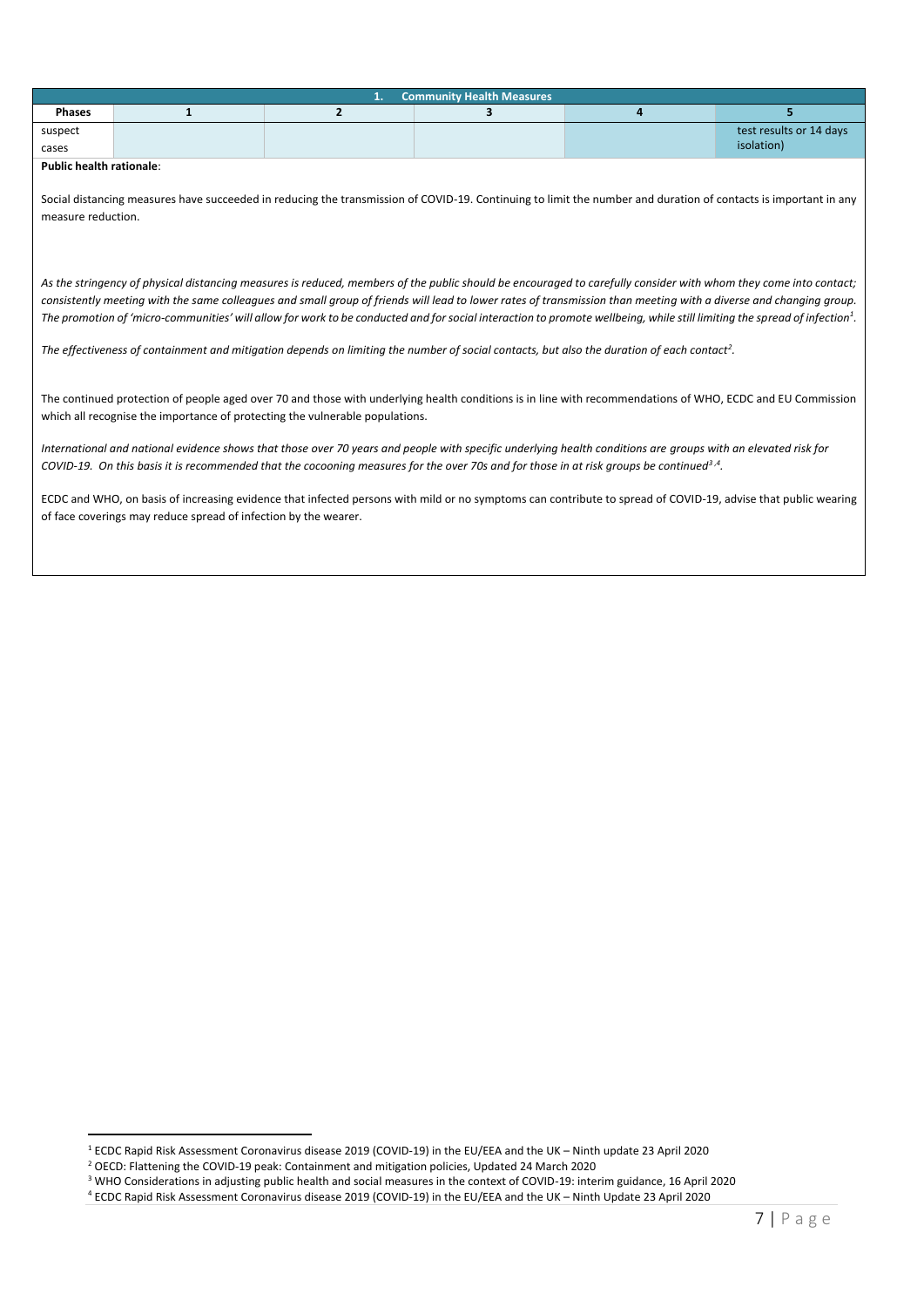| <b>Education &amp; Childcare Measures</b><br>2.                                                                                                                                                                                                                                                                                                                                                                                                                                                            |                                                                                                                                              |                |                                                                                                                                                                                               |                                                                                                                                                                                                             |                                                                                                                                                                                                                                                          |  |
|------------------------------------------------------------------------------------------------------------------------------------------------------------------------------------------------------------------------------------------------------------------------------------------------------------------------------------------------------------------------------------------------------------------------------------------------------------------------------------------------------------|----------------------------------------------------------------------------------------------------------------------------------------------|----------------|-----------------------------------------------------------------------------------------------------------------------------------------------------------------------------------------------|-------------------------------------------------------------------------------------------------------------------------------------------------------------------------------------------------------------|----------------------------------------------------------------------------------------------------------------------------------------------------------------------------------------------------------------------------------------------------------|--|
| <b>Phases</b>                                                                                                                                                                                                                                                                                                                                                                                                                                                                                              | $\mathbf{1}$                                                                                                                                 | $\overline{2}$ |                                                                                                                                                                                               | $\overline{a}$                                                                                                                                                                                              | 5.                                                                                                                                                                                                                                                       |  |
| Education &<br>Childcare                                                                                                                                                                                                                                                                                                                                                                                                                                                                                   | • DCYA-supported in-reach<br>service where registered<br>childcare workers<br>provide support in an<br>essential healthcare<br>worker's home |                | Opening of crèches,<br>$\bullet$<br>childminders and pre-<br>schools for children of<br>essential workers in<br>phased manner with<br>social distancing and<br>other requirements<br>applying | Opening of crèches,<br>childminders and pre-<br>schools for children of<br>all other workers on a<br>gradually increasing<br>phased basis (e.g. one<br>day per week) and<br>slowly increasing<br>thereafter |                                                                                                                                                                                                                                                          |  |
|                                                                                                                                                                                                                                                                                                                                                                                                                                                                                                            | • Opening of school and<br>college buildings for access<br>by teachers for<br>organisation and<br>distribution of remote<br>learning         |                |                                                                                                                                                                                               |                                                                                                                                                                                                             | Commence opening<br>$\bullet$<br>on phased basis at<br>the beginning of the<br>academic year<br>2020/21:<br>Primary and<br>$\bullet$<br>secondary schools<br>Universities, 3rd level<br>$\bullet$<br>education centres<br>and adult education<br>centres |  |
| Public health rationale: The introduction of the above on a phased and stepwise basis allows for arrangements to be put in place for the control of population<br>density onsite in childcare/pre-school and education facilities at junior levels to facilitate social distancing and reduce risk of transmission of the disease.<br>It appears that COVID-19 infections are less frequently observed in children <sup>5</sup> and that child-to-adult transmission appears to be uncommon <sup>6</sup> . |                                                                                                                                              |                |                                                                                                                                                                                               |                                                                                                                                                                                                             |                                                                                                                                                                                                                                                          |  |

*The effectiveness of containment and mitigation depends on limiting the number of social contacts, but also the duration of each contact<sup>7</sup> .* 

<sup>6</sup> ECDC Rapid Risk Assessment Coronavirus disease 2019 (COVID-19) in the EU/EEA and the UK – ninth update 23 April 2020<br><sup>7</sup> OECD: Flattening the COVID-19 peak: Containment and mitigation policies, Updated 24 March 2020

 $\overline{a}$ 

<sup>5</sup> ECDC Rapid Risk Assessment Coronavirus disease 2019 (COVID-19) in the EU/EEA and the UK – ninth update 23 April 2020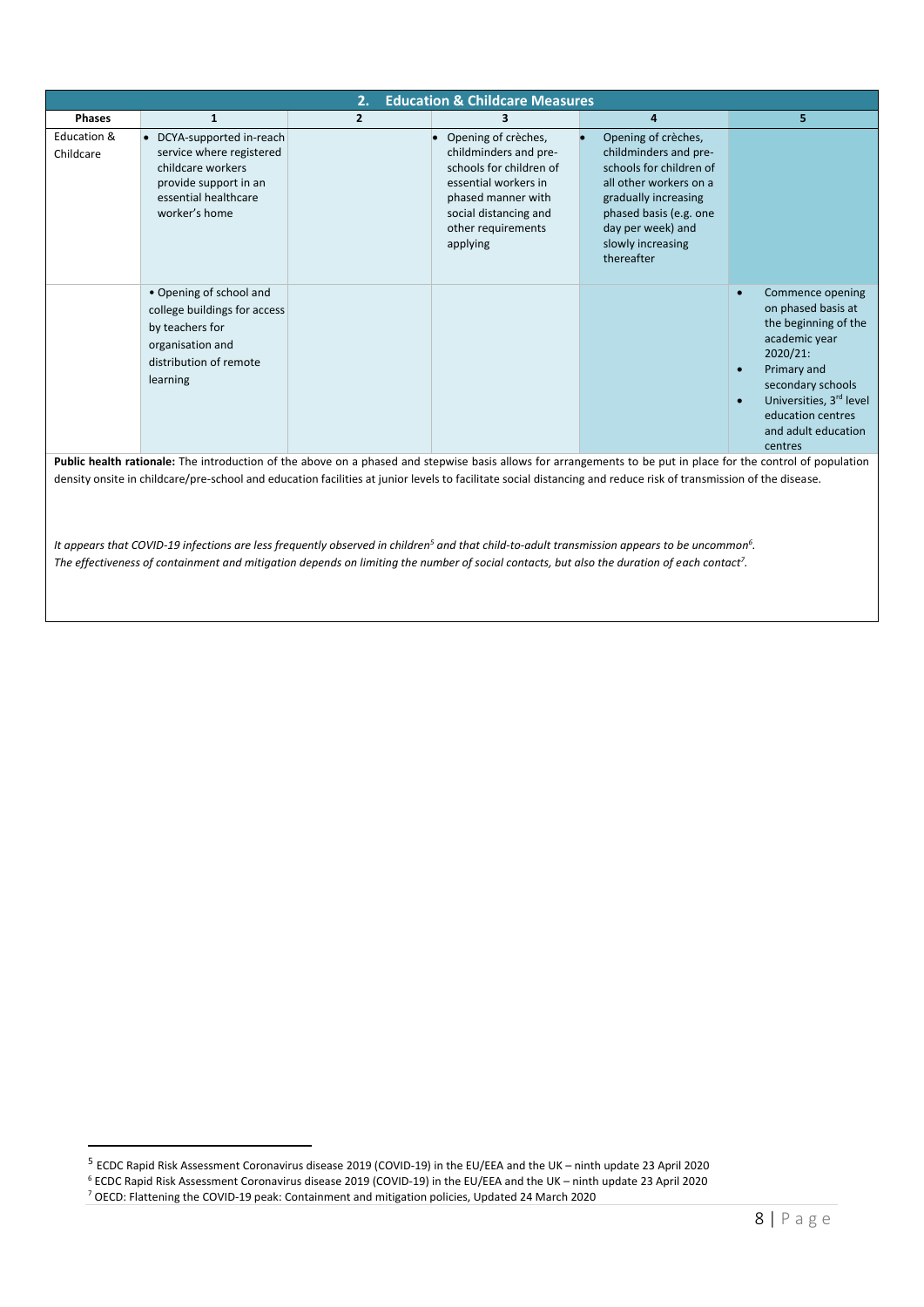| 3.<br><b>Health &amp; Social Care Services Measures</b> |                                                                                                             |                                                                                                                    |                                                  |   |                         |  |
|---------------------------------------------------------|-------------------------------------------------------------------------------------------------------------|--------------------------------------------------------------------------------------------------------------------|--------------------------------------------------|---|-------------------------|--|
| <b>Phases</b>                                           | $\mathbf{1}$                                                                                                | $\overline{2}$                                                                                                     | 3                                                | 4 | 5                       |  |
| a) Increasing                                           | Across phases 1 and 2 increase delivery of non-COVID-19                                                     |                                                                                                                    |                                                  |   |                         |  |
| delivery of "non-                                       | care and services alongside COVID-19 care to meet demand                                                    |                                                                                                                    |                                                  |   |                         |  |
| COVID-19" care                                          | through:                                                                                                    |                                                                                                                    |                                                  |   |                         |  |
| and services                                            |                                                                                                             |                                                                                                                    |                                                  |   |                         |  |
| alongside                                               | $\bullet$                                                                                                   | Capacity planning for ongoing delivery of COVID-19 and                                                             |                                                  |   |                         |  |
| COVID-19-care                                           |                                                                                                             | non-COVID-19 care and services side by side, utilising                                                             |                                                  |   |                         |  |
|                                                         |                                                                                                             | modelling capability to assist in predicting demand for:                                                           |                                                  |   |                         |  |
|                                                         |                                                                                                             | primary, acute (including ICU), community, social care,                                                            |                                                  |   |                         |  |
|                                                         |                                                                                                             | mental health, disabilities and other services along the                                                           |                                                  |   |                         |  |
|                                                         | continuum of care.                                                                                          |                                                                                                                    |                                                  |   |                         |  |
|                                                         | $\bullet$                                                                                                   | Implement measures to ensure safe delivery of COVID-                                                               |                                                  |   |                         |  |
|                                                         |                                                                                                             | 19 and non-COVID-19 care and services side by side.                                                                |                                                  |   |                         |  |
|                                                         |                                                                                                             | Continue to deliver care and services in new ways (e.g.<br>through telephone, online, virtual clinics etc) and new |                                                  |   |                         |  |
|                                                         | models of care to meet demand and to alleviate                                                              |                                                                                                                    |                                                  |   |                         |  |
|                                                         | concerns of patients, service users and healthcare                                                          |                                                                                                                    |                                                  |   |                         |  |
|                                                         | workers.                                                                                                    |                                                                                                                    |                                                  |   |                         |  |
|                                                         | Communication campaign with public to:<br>$\bullet$                                                         |                                                                                                                    |                                                  |   |                         |  |
|                                                         |                                                                                                             | encourage people to present for care when they                                                                     |                                                  |   |                         |  |
|                                                         | need it,                                                                                                    |                                                                                                                    |                                                  |   |                         |  |
|                                                         |                                                                                                             | advise of health and social care services initiatives                                                              |                                                  |   |                         |  |
|                                                         | to reduce risk of contracting COVID-19, and                                                                 |                                                                                                                    |                                                  |   |                         |  |
|                                                         | access.                                                                                                     | what to expect in regard to non-COVID-19 care                                                                      |                                                  |   |                         |  |
|                                                         | $\bullet$                                                                                                   | Implement activities to mitigate risk in the provision of                                                          |                                                  |   |                         |  |
|                                                         | care and services (in addition to social distancing.                                                        |                                                                                                                    |                                                  |   |                         |  |
|                                                         | measures) such as the use of masks, personal                                                                |                                                                                                                    |                                                  |   |                         |  |
|                                                         |                                                                                                             | protective equipment, testing and other measures that                                                              |                                                  |   |                         |  |
|                                                         | may emerge over time.                                                                                       |                                                                                                                    |                                                  |   |                         |  |
|                                                         | $\bullet$                                                                                                   | Continue to support the mental health and wellbeing                                                                |                                                  |   |                         |  |
|                                                         | initiatives directed to meeting the diverse mental                                                          |                                                                                                                    |                                                  |   |                         |  |
|                                                         |                                                                                                             | health and resilience needs of the public during these                                                             |                                                  |   |                         |  |
|                                                         | times.                                                                                                      |                                                                                                                    |                                                  |   |                         |  |
|                                                         | Continue to maintain mechanisms to provide<br>$\bullet$<br>community support to those in vulnerable groups. |                                                                                                                    |                                                  |   |                         |  |
| b) Visiting                                             |                                                                                                             |                                                                                                                    | Commence a phased                                |   | • Return to normal      |  |
|                                                         |                                                                                                             |                                                                                                                    | approach to visiting at                          |   | visiting for hospital / |  |
|                                                         |                                                                                                             |                                                                                                                    | hospital / residential                           |   | residential healthcare  |  |
|                                                         |                                                                                                             |                                                                                                                    | healthcare centre /                              |   | centre / other          |  |
|                                                         |                                                                                                             |                                                                                                                    | other residential                                |   | residential settings /  |  |
|                                                         |                                                                                                             |                                                                                                                    | settings / prisons etc.,                         |   | prisons                 |  |
|                                                         |                                                                                                             |                                                                                                                    | bearing in mind the                              |   |                         |  |
|                                                         |                                                                                                             |                                                                                                                    | particular features of                           |   |                         |  |
|                                                         |                                                                                                             |                                                                                                                    | types of settings and<br>each individual centre, |   |                         |  |
|                                                         |                                                                                                             |                                                                                                                    | also considering                                 |   |                         |  |
|                                                         |                                                                                                             |                                                                                                                    | personal protective                              |   |                         |  |
|                                                         |                                                                                                             |                                                                                                                    | equipment availability                           |   |                         |  |
|                                                         |                                                                                                             |                                                                                                                    | and other protections.                           |   |                         |  |

 $\overline{a}$ 

The full resumption of the Health Services is contingent on the demands placed on it by the transmission of COVID-19. The WHO recently highlighted the importance of taking a dual approach i.e. balancing COVID-19 care with health service recovery.

*Maintaining population trust in the capacity of the health system to safely meet essential needs and to control infection risk in health facilities is key to ensuring appropriate care*‑*seeking behavior and adherence to public health advice. Continuation of primary health care services is essential. Where possible, the use of technological solutions such as telemedicine to monitor patients and remote consultations should be considered, to minimize risk to patients. Countries will need to make difficult decisions to balance the demands of responding directly to COVID-19, while simultaneously engaging in strategic planning and coordinated action to* maintain essential health service delivery, mitigating the risk of system collapse.... Establishing effective patient flow (through screening, triage, and targeted referral *of COVID*‑*19 and non-COVID*‑*19 cases) is essential at all levels.<sup>8</sup>*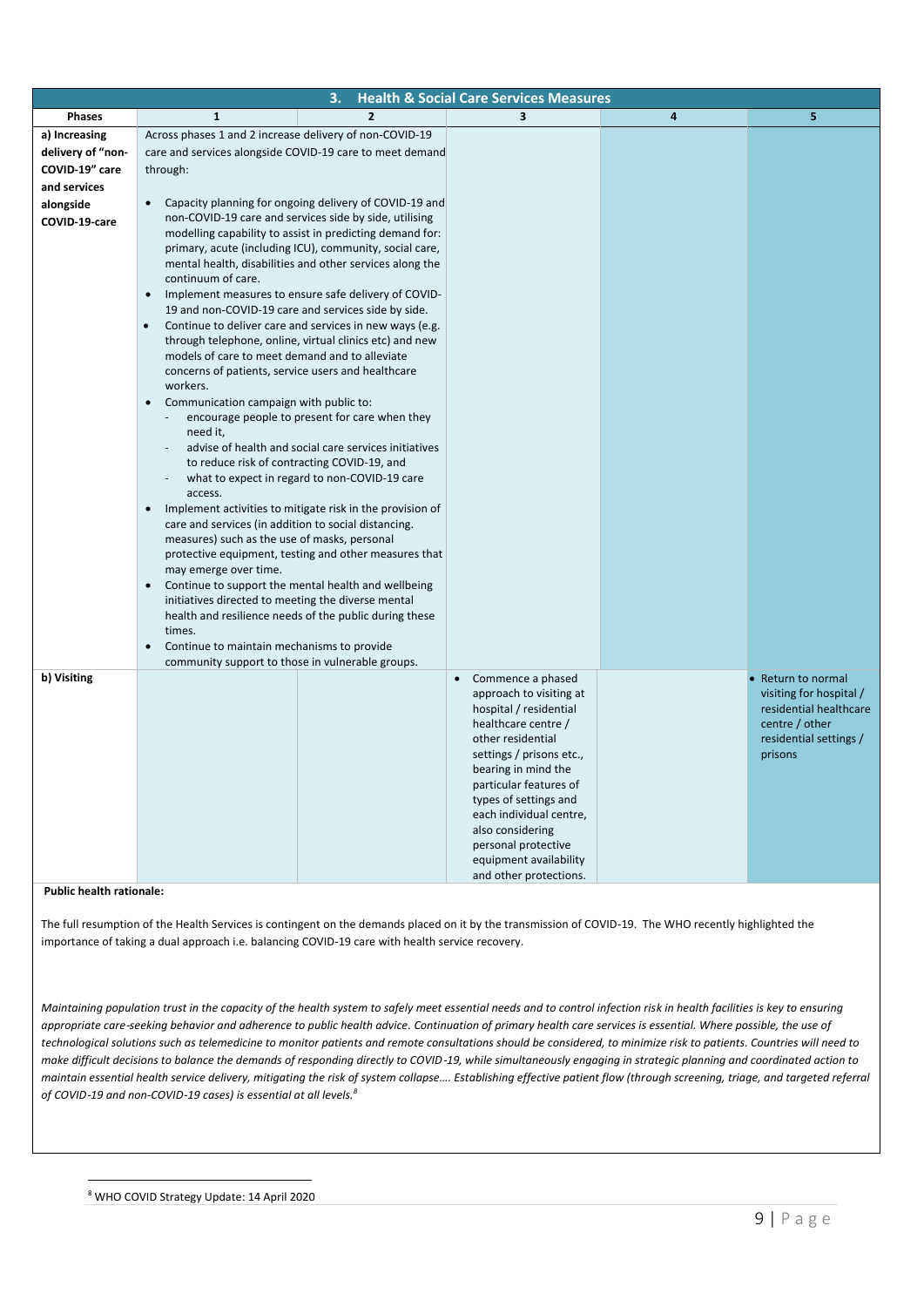| $\overline{2}$<br>3                                                                                                                                                                                                                                                                                                                                                                                                                                                                                                                                                                                                                                                                                                                                                                                                                                       |                                                                                                                                                                                                                                                                                                                                                                                                                                                             |                                                                                                                                                                                                                                                                                                                                                                                  |
|-----------------------------------------------------------------------------------------------------------------------------------------------------------------------------------------------------------------------------------------------------------------------------------------------------------------------------------------------------------------------------------------------------------------------------------------------------------------------------------------------------------------------------------------------------------------------------------------------------------------------------------------------------------------------------------------------------------------------------------------------------------------------------------------------------------------------------------------------------------|-------------------------------------------------------------------------------------------------------------------------------------------------------------------------------------------------------------------------------------------------------------------------------------------------------------------------------------------------------------------------------------------------------------------------------------------------------------|----------------------------------------------------------------------------------------------------------------------------------------------------------------------------------------------------------------------------------------------------------------------------------------------------------------------------------------------------------------------------------|
|                                                                                                                                                                                                                                                                                                                                                                                                                                                                                                                                                                                                                                                                                                                                                                                                                                                           | $\overline{a}$                                                                                                                                                                                                                                                                                                                                                                                                                                              | 5                                                                                                                                                                                                                                                                                                                                                                                |
| Applying a risk-based<br>Applying a risk-based<br>approach:<br>approach:<br>• Permit phased return of<br>workers, such as solitary<br>and other workers that,<br>due to nature of work,<br>can maintain 2m distance<br>constantly. Social<br>distancing requirements<br>continue to apply.<br>• Continue to maintain<br>remote working for all<br>workers / businesses that<br>can do so.<br>can do so.<br>Organisations to develop<br>plans for return to onsite<br>working by employees in<br>light of COVID-19<br>considering:<br>• Social distancing<br>compliance<br>• Hygiene and cleaning<br>• Compliance in higher risk<br>situations<br>• plans for medically<br>vulnerable / pregnant etc<br>• extended opening hours<br>to enable social<br>distancing.<br>State to develop mechanism<br>for supporting, advising on,<br>assessing, regulating | Applying a risk-based return<br>to onsite working:<br>• Organisations where<br>employees cannot<br>remote work to be<br>to onsite working<br>arrangements.<br>• Depending on business,<br>shift work, staggered<br>hours etc should be<br>workforce available for<br>work in any 24-hour<br>period, as long as they<br>can limit the number of<br>workers interacting with<br>each other.<br>• Continue to maintain<br>remote working for all<br>can do so. | Applying a risk-based return<br>to onsite working applicable<br>fairly across all sectors:<br>• Phased "return to onsite<br>working" arrangement<br>• 'Higher risk'<br>organisations which by<br>their nature cannot<br>easily maintain social<br>distancing implement<br>plans for how they can<br>eventually progress<br>towards onsite return<br>of full staff<br>complement. |
|                                                                                                                                                                                                                                                                                                                                                                                                                                                                                                                                                                                                                                                                                                                                                                                                                                                           | maintained.<br>planning for return to onsite                                                                                                                                                                                                                                                                                                                                                                                                                | • Organisations where<br>employees have low<br>levels of daily interaction<br>considered first for return<br>with people and where<br>social distancing can be<br>• Continue to maintain<br>remote working for all<br>workers / businesses that<br>operated to increase % of<br>workers / businesses that                                                                        |

j

Public health risk is lower in workplaces where adequate arrangements are made to limit population density in order to facilitate social distancing and limit person to person contact and the time spent in contact.

*The re-start of the economic activity should be phased in, thus ensuring that authorities and businesses can adequately adjust to increasing activities in safe way*  recognising the interdependency between public health and wellbeing and economic activity. There are several models (jobs suitable for teleworking, economic *importance, shifts of workers etc.) but not all the population should go back to the workplace at the same time, with an initial focus on less endangered groups and sectors that are essential to facilitate economic activity (e.g. transport)<sup>9</sup> .* 

*The effectiveness of containment and mitigation depends on limiting the number of social contacts, but also the duration of each contact<sup>10</sup> .* 

9 EU Commission – European Roadmap towards lifting COVID-19 containment measures 14 April 2020

<sup>10</sup> OECD: Flattening the COVID-19 peak: Containment and mitigation policies, Updated 24 March 2020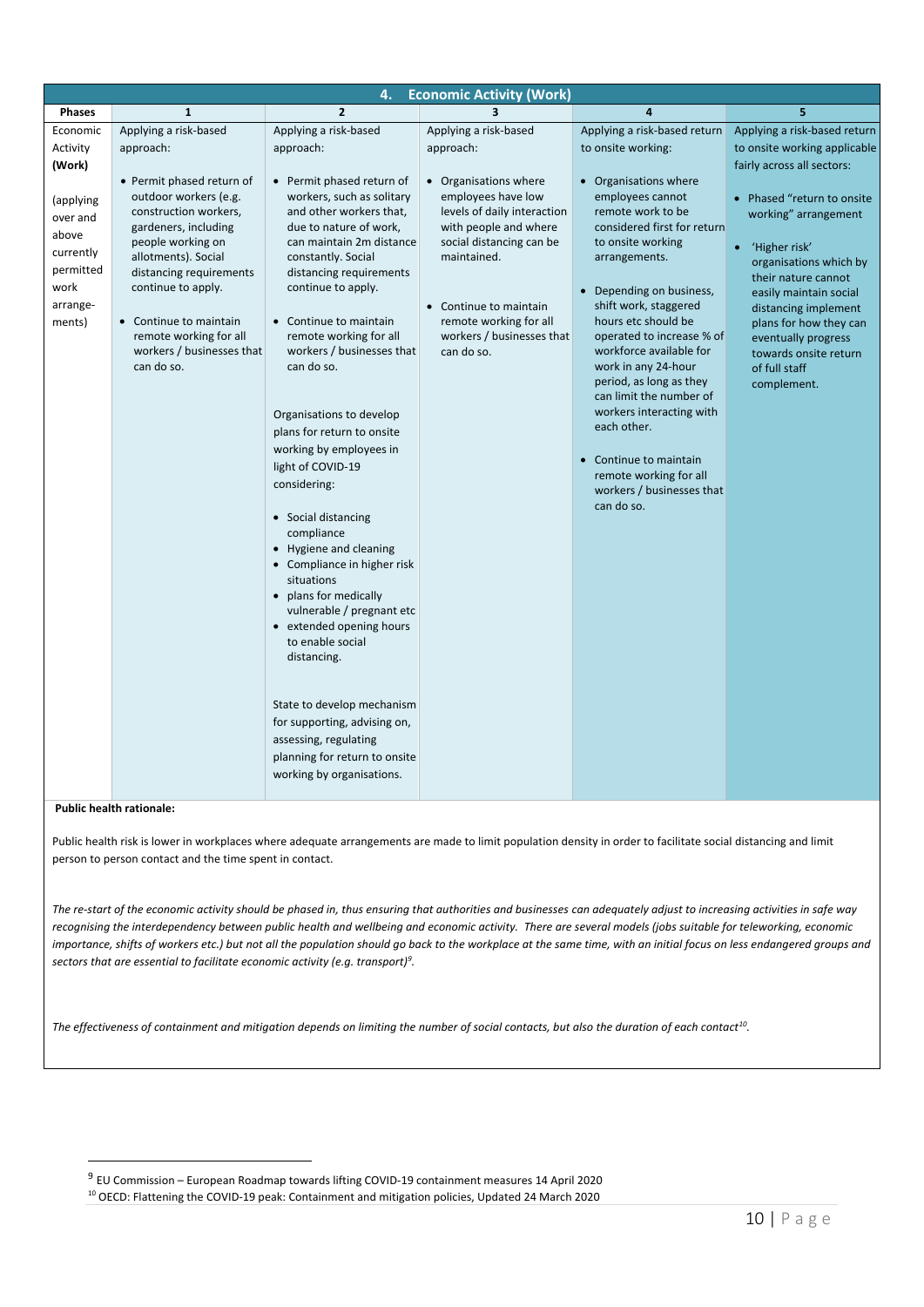| <b>Retail, Personal Services and Commercial Activities</b><br>5.                                                                  |                                                                                                                                                                                                                                                                                                                                                                                                                                                                                                                                                                                                                                      |                                                                                                                                                                                                                                                                                                     |                                                                                                                                                                                                                                                                                                                                                                                                              |                                                                                                                                                                                                                                                                             |                                                                                                                                                                                                                                                                                                                                                             |
|-----------------------------------------------------------------------------------------------------------------------------------|--------------------------------------------------------------------------------------------------------------------------------------------------------------------------------------------------------------------------------------------------------------------------------------------------------------------------------------------------------------------------------------------------------------------------------------------------------------------------------------------------------------------------------------------------------------------------------------------------------------------------------------|-----------------------------------------------------------------------------------------------------------------------------------------------------------------------------------------------------------------------------------------------------------------------------------------------------|--------------------------------------------------------------------------------------------------------------------------------------------------------------------------------------------------------------------------------------------------------------------------------------------------------------------------------------------------------------------------------------------------------------|-----------------------------------------------------------------------------------------------------------------------------------------------------------------------------------------------------------------------------------------------------------------------------|-------------------------------------------------------------------------------------------------------------------------------------------------------------------------------------------------------------------------------------------------------------------------------------------------------------------------------------------------------------|
| <b>Phases</b>                                                                                                                     | $\mathbf{1}$                                                                                                                                                                                                                                                                                                                                                                                                                                                                                                                                                                                                                         | $\overline{2}$                                                                                                                                                                                                                                                                                      | 3                                                                                                                                                                                                                                                                                                                                                                                                            | $\mathbf{a}$                                                                                                                                                                                                                                                                | 5.                                                                                                                                                                                                                                                                                                                                                          |
| Commercial<br>Activity<br>(Retail)<br>(applying<br>over<br>and<br>above<br>currently<br>permitted<br>retail<br>arrange-<br>ments) | Applying a risk-based<br>approach:<br>• Open retail outlets that<br>are primarily outdoor<br>(e.g. garden centres,<br>hardware stores, farmers<br>markets)<br>• Open retail outlets that<br>were open in Tier 2 (e.g.<br>homeware, opticians,<br>motor, bicycle & repair,<br>office products,<br>electrical, IT, phone sales<br>& repair etc.)<br>Retailers to develop plan for<br>safe operation and<br>protection of staff and<br>customers considering:<br>• Social distancing<br>compliance<br>• Hygiene and cleaning<br>• Compliance in higher risk<br>situations<br>• Extended opening hours<br>to enable social<br>distancing | Applying a risk-based<br>approach:<br>• Small retail outlets<br>with small number of<br>staff on basis that<br>the retailer can<br>control number of<br>individuals that staff<br>and customers<br>interact with at any<br>one time<br>• Open marts where<br>social distancing can<br>be maintained | Applying a risk-based<br>approach:<br>• Phase in opening of all<br>other non-essential retail<br>outlets on basis of<br>restriction on the number<br>of staff and customers per<br>square metre so that social<br>distancing can be<br>maintained.<br>To be limited to retail<br>outlets with street-level<br>entrance and exit i.e. which<br>are not in enclosed<br>shopping centres due to<br>higher risk. | Applying a risk-based<br>approach:<br>• Commence loosening<br>restrictions on higher risk<br>services involving direct<br>physical contact for<br>periods of time between<br>people and for which<br>there is a population-<br>wide demand (e.g.<br>hairdressers, barbers). | • Opening of enclosed<br>shopping centres where<br>social distancing can be<br>maintained.<br>Further loosening of<br>$\bullet$<br>restrictions on services<br>involving direct physical<br>contact for periods of<br>time between people for<br>which there is not a<br>population-wide demand<br>(e.g. tattoo, piercing) for<br>later phases due to risk. |

j

Ease restrictions in such a way as to protect the ability to maintain social distancing prerequisite for and between customers and staff, thereby limiting the transmission rate and protect the capacity of the health system to cope with the inevitable increase in disease.

Retail outlets that are small in size with low staff numbers may be well placed to limit and control the number of customers that their staff interacts with on a daily basis thus reducing risk.

There is a higher risk associated with the spread of the infection associated with person to person contact e.g. hairdressers, beauticians etc.

Control of the population density is more difficult in outlets which are designed for the congregation of people e.g. indoor shopping centres / malls thereby facilitating person to person transmission.

A review of the progression of the disease within and between each stage is required.

*The effectiveness of containment and mitigation depends on limiting the number of social contacts, but also the duration of each contact.<sup>11</sup>*  Some measures could be lifted first where population density or individual density is lower or where access control is achievable (.....small stores versus shopping *malls)<sup>12</sup> .* 

*Commercial activity (retail) with possible gradation (e.g. maximum number of people allowed, etc.)*<sup>13</sup> *.* 

<sup>&</sup>lt;sup>11</sup> OECD: Flattening the COVID-19 peak: Containment and mitigation policies: Updated 24 March 2020

<sup>12</sup> WHO Considerations in adjusting public health and social measures in the context of COVID-19: 16 April 2020

<sup>13</sup> EU Commission – European Roadmap towards lifting COVID-19 containment measures: 14 April 2020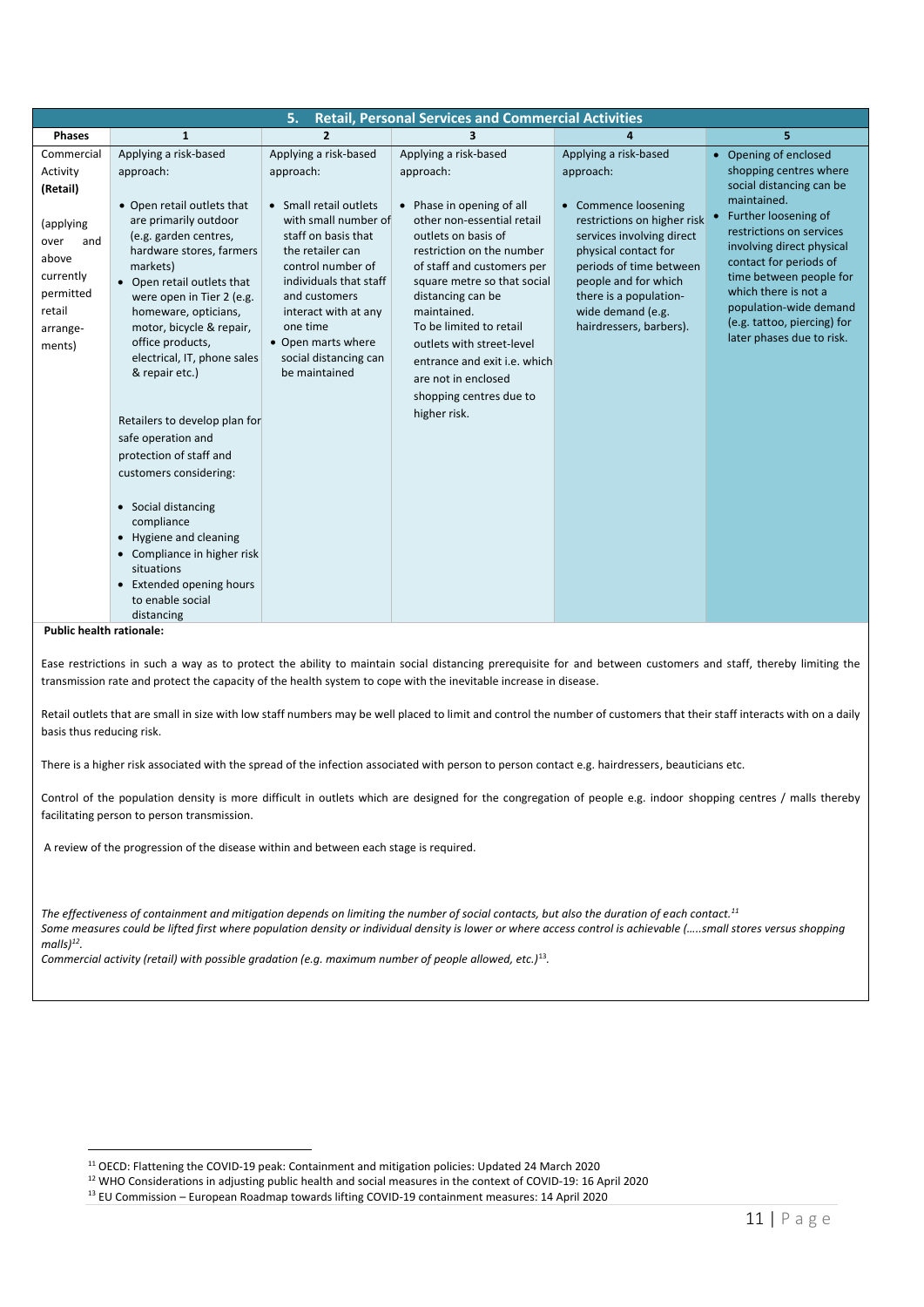| 6.<br><b>Cultural &amp; Social Measures</b> |                                                                                                                                                                                                                                                                                                                                                                                                               |                                                                                                                                                                                                                                          |                                                                                                                                                                               |                                                                                                                                                                                                                                                                                                                                                                                                                                                                              |                                                                                                                                                                                                                                                                                                                                                                                                                                                                                                                                                 |  |
|---------------------------------------------|---------------------------------------------------------------------------------------------------------------------------------------------------------------------------------------------------------------------------------------------------------------------------------------------------------------------------------------------------------------------------------------------------------------|------------------------------------------------------------------------------------------------------------------------------------------------------------------------------------------------------------------------------------------|-------------------------------------------------------------------------------------------------------------------------------------------------------------------------------|------------------------------------------------------------------------------------------------------------------------------------------------------------------------------------------------------------------------------------------------------------------------------------------------------------------------------------------------------------------------------------------------------------------------------------------------------------------------------|-------------------------------------------------------------------------------------------------------------------------------------------------------------------------------------------------------------------------------------------------------------------------------------------------------------------------------------------------------------------------------------------------------------------------------------------------------------------------------------------------------------------------------------------------|--|
| Phases                                      | $\mathbf{1}$                                                                                                                                                                                                                                                                                                                                                                                                  | $\overline{2}$                                                                                                                                                                                                                           | 3                                                                                                                                                                             | $\overline{4}$                                                                                                                                                                                                                                                                                                                                                                                                                                                               | 5                                                                                                                                                                                                                                                                                                                                                                                                                                                                                                                                               |  |
| a) Culture &<br>religious                   | • Open outdoor public<br>amenities and<br>tourism sites (e.g.<br>carparks, beaches,<br>mountain walks etc)<br>where people are<br>non-stationary and<br>where social<br>distancing can be<br>maintained                                                                                                                                                                                                       | • Open public libraries $\bullet$<br>with numbers<br>limited, social<br>distancing observed<br>and strict hand<br>hygiene on entry                                                                                                       | Open playgrounds where<br>social distancing and<br>hygiene can be maintained                                                                                                  | Open museums, galleries,<br>$\bullet$<br>and other cultural outlets<br>where people are non-<br>stationary, social<br>distancing can be<br>maintained and strict hand<br>hygiene on entry<br>• Open religious and places<br>of worship where social<br>distancing can be<br>maintained                                                                                                                                                                                       | Open theatres and<br>٠<br>cinemas where social<br>distancing can be<br>maintained                                                                                                                                                                                                                                                                                                                                                                                                                                                               |  |
| b) Sport                                    | Open outdoor public<br>$\bullet$<br>sports amenities (e.g.<br>pitches, tennis<br>courts, golf courses<br>etc) where social<br>distancing can be<br>maintained<br>Permit people to<br>engage in outdoor<br>sporting and fitness<br>activities, either<br>individually or in very<br>small groups<br>(maximum 4 people),<br>where social<br>distancing can be<br>maintained and<br>where there is no<br>contact | • Permit people to<br>engage in outdoor<br>sporting and fitness<br>activities, involving<br>small group team<br>sports training (but<br>not matches) where<br>social distancing can<br>be maintained and<br>where there is no<br>contact | Permit "behind closed<br>$\bullet$<br>doors" sporting activities<br>events where<br>arrangements are in place<br>to enable participants to<br>maintain social distancing      | Permit sports team<br>leagues (e.g. soccer and<br>GAA) but only where<br>limitations are placed on<br>the numbers of spectators<br>and where social<br>distancing can be<br>maintained<br>Open public swimming<br>pools where effective<br>cleaning can be carried out<br>and social distancing can<br>be maintained                                                                                                                                                         | • Permit close physical<br>contact sports (rugby,<br>boxing, wrestling)<br>• Open gyms, exercise,<br>dance studios and<br>sports clubs, only where<br>regular and effective<br>cleaning can be carried<br>out and social<br>distancing can be<br>maintained<br>Permit sports<br>spectatorship which<br>involve mass gatherings<br>only in accordance with<br>both indoor and<br>outdoor numbers<br>restrictions and where<br>social distancing can be<br>complied with                                                                          |  |
| c) Social /<br>Recreational                 |                                                                                                                                                                                                                                                                                                                                                                                                               |                                                                                                                                                                                                                                          | • Open cafés and<br>restaurants providing on-<br>premises food &<br>beverages where they can<br>comply with social<br>distancing measures and<br>strict cleaning in operation | • Opening of hotels, hostels,<br>caravan parks, holiday parks<br>for social and tourist<br>activities initially on a<br>limited occupancy basis (or<br>number of people per<br>square metre) and then<br>increasing over time (and<br>where social distancing is<br>complied with). Hotel bars<br>remain closed<br>Public health rationale :Recognises need to balance social distancing with physical, cultural and social needs, to support mental and physical health and | • Indoor recreational<br>venues (roller skating,<br>bowling alley, bingo<br>halls where numbers<br>can be limited, cleaning<br>can be maintained,<br>restrictions where social<br>distancing can be<br>complied with. Open<br>pubs, bars, nightclubs,<br>casinos, where social<br>distancing and strict<br>cleaning can be<br>complied with<br>• Festivals, events and<br>other social and cultural<br>mass gatherings only in<br>accordance with both<br>indoor and outdoor<br>numbers and where<br>social distancing can be<br>complied with. |  |

wellbeing. The public health rationale is to lift restrictions in such a way as to protect the ability to maintain social distancing prerequisite, thereby limiting the transmission rate and protect the capacity of the health system to cope with the inevitable increase in disease. This will be done where the visiting population density can be minimised. Restrictions on sporting, entertainment, culinary and cultural sites to be relaxed on phased basis linked to ability to maintain social distance, with emphasis on sport and exercise in the initial and early phases, and social aspects in the later phases.

*The effectiveness of containment and mitigation depends on limiting the number of social contacts, but also the duration of each contact<sup>14</sup> .* 

*Social activity measures (restaurants, cafes, etc.), with possible gradation (restricted opening hours, maximum number of people allowed, etc.)<sup>15</sup>*

j

<sup>&</sup>lt;sup>14</sup> OECD: Flattening the COVID-19 peak: Containment and mitigation policies, Updated 24 March 2020:

<sup>15</sup> EU Commission – European Roadmap towards lifting COVID-19 containment measures, 14 April 2020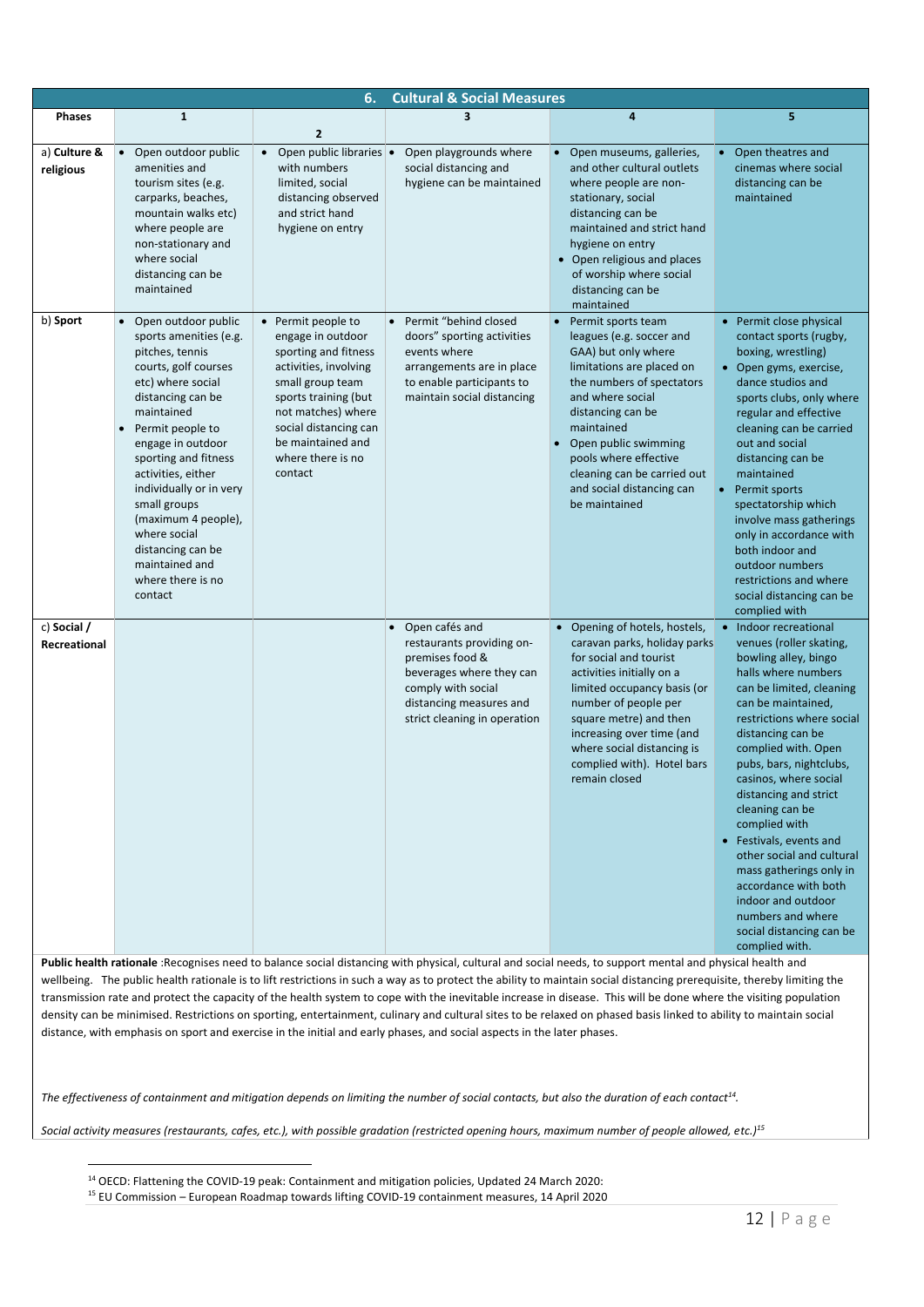|                                          |                                                                                                                                                                                                                                                                                                                                                                                                                                                                                                                                                                                                                                              | 7.                                                                                                                                                                                                   | <b>Transport &amp; Travel Measures</b>                                                                                                                                                                                                                                                                                    |                                                                                                                                                         |                                                                           |
|------------------------------------------|----------------------------------------------------------------------------------------------------------------------------------------------------------------------------------------------------------------------------------------------------------------------------------------------------------------------------------------------------------------------------------------------------------------------------------------------------------------------------------------------------------------------------------------------------------------------------------------------------------------------------------------------|------------------------------------------------------------------------------------------------------------------------------------------------------------------------------------------------------|---------------------------------------------------------------------------------------------------------------------------------------------------------------------------------------------------------------------------------------------------------------------------------------------------------------------------|---------------------------------------------------------------------------------------------------------------------------------------------------------|---------------------------------------------------------------------------|
| <b>Phases</b>                            | 1                                                                                                                                                                                                                                                                                                                                                                                                                                                                                                                                                                                                                                            | $\overline{2}$                                                                                                                                                                                       |                                                                                                                                                                                                                                                                                                                           | 4                                                                                                                                                       | 5.                                                                        |
|                                          | Public health risks connected with travel include:<br>• collective and time-bound nature of public transport;<br>• numbers of vehicles (including private cars) travelling to specific destinations resulting in significant crowding at those locations and<br>requirements both while travelling and at destination<br>• travel from areas of higher infection rate to areas of lower infection rate potentially increasing spread.<br>• an ongoing requirement that people travelling in private transportation maintain social distancing and hygiene and compliance with other<br>requirements when travelling and when at destinations |                                                                                                                                                                                                      |                                                                                                                                                                                                                                                                                                                           | associated (e.g. urban areas, popular public amenities etc.) – which will require continued focus on social distancing and other hygiene                |                                                                           |
| a) Transport<br>and travel<br>(national) | • Public transport providers<br>& Local Authorities to<br>provide detailed data on<br>traveller numbers to enable<br>monitoring of movement as<br>part of data feed on<br>assessing impact of lifting<br>of measures                                                                                                                                                                                                                                                                                                                                                                                                                         | Public transport providers-<br>• actively restrict &<br>monitor nos. travelling<br>to ensure SD<br>compliance<br>• cleaning and timetables<br>to be enhanced to<br>ensure SD can be<br>complied with | Consider implement travel<br>restrictions on nos.<br>travelling to and in major<br>urban centres on<br>weekdays and weekend<br>days:<br>• public transport<br>providers to actively<br>restrict & monitor nos.<br>travelling to ensure SD<br>compliance<br>• restrictions to be<br>implemented on nos. of<br>private cars | Progressively decrease<br>restrictions on numbers<br>travelling in major urban<br>centres-<br>• on public transport and<br>in private cars<br>$\bullet$ | • Resume tourist<br>travel to<br>offshore islands<br>by non-<br>residents |

 $\overline{a}$ 

Social distancing measures to limit social interaction and slow down the spread of the virus can be complemented by restriction on non-essential travel.

Increasing the numbers of the population using public transport must be done in a way which continues to limit the amount of contact people have with each other and limits the amount of time spent in each other's company in order to reduce transmission of the disease. The continued cleaning, modification of timetables and the restriction of numbers will go some way to facilitating social distancing in conjunction with individual responsibility for hand hygiene, cough etiquette and physical distancing.

*The gradual reintroduction of transport services should be adapted to the phasing out of travel restrictions and the phasing in of particular types of activities while*  taking account of the level of risk in the areas concerned. Lower-risk, individualised transport (e.g. private cars) should be allowed as soon as possible, while *collective means of transport should be gradually phased in with necessary health-oriented measures (e.g. reducing the density of passengers in vehicles, higher service frequency, issuing personal protective equipment to transport personnel and/or passengers, using protective barriers, making sanitizing/disinfecting gel available at transport hubs and in vehicles, etc.)*<sup>16</sup>

*The effectiveness of containment and mitigation depends on limiting the number of social contacts, but also the duration of each contact<sup>17</sup> .* 

## THE FRAMEWORK FOR FUTURE DECISION-MAKING

The introduction of tiered social-distancing measures had wide-ranging and multi-dimensional policy impacts. The kinds of restrictive measures that have been taken go beyond what we might

<sup>16</sup> EU Commission – European Roadmap towards lifting COVID-19 containment measures 14 April 2020

<sup>17</sup> OECD: Flattening the COVID-19 peak: Containment and mitigation policies, Updated 24 March 2020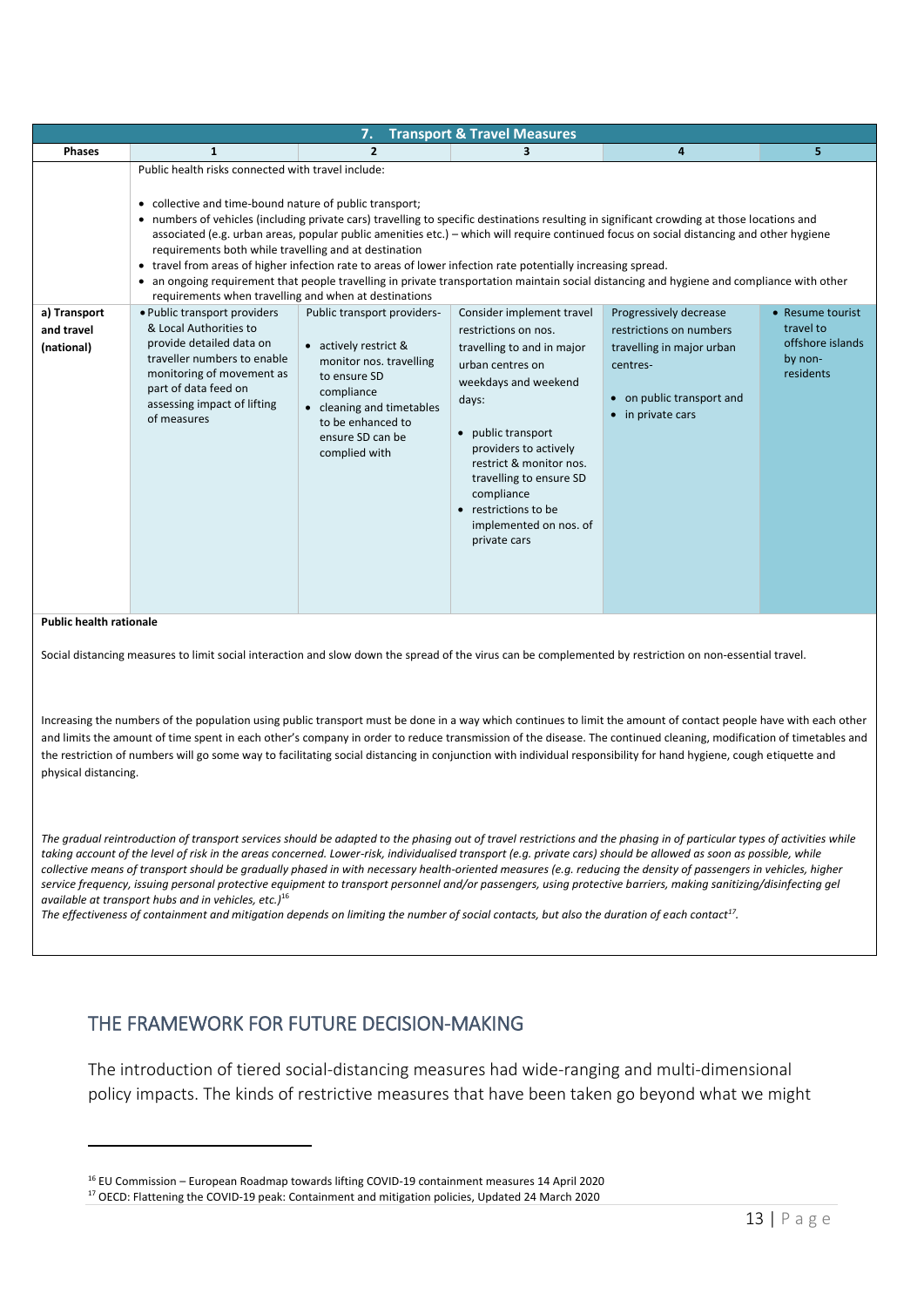normally do. These were led by clear public health advice, grounded in guidance, evidence and experience from international organisations and other countries.

Government will make regular assessments of the possibility of modifying the existing restrictions. The Public Health Framework and process set out below are a means of assessing how we can keep the level of transmission as low as possible, while balancing continuing restrictions proportionately with the positive social and economic benefits which can accrue from the lifting of some restrictions.

The decision-making framework will be as follows:

- 1. Before each Government consideration of the easing of restrictions, the Department of Health will provide a report to the Government regarding the following on/off trigger criteria :
	- a. The latest data regarding the progression of the disease
	- b. The capacity and resilience of the health service in terms of hospital and ICU occupancy
	- c. The capacity of the programme of sampling, testing and contact tracing
	- d. The ability to shield and care for at risk groups
	- e. An assessment of the risk of secondary morbidity and mortality as a consequence of the restrictions.
- 2. It will also provide risk-based public health advice on what measures could be modified in the next period.
- 3. The Government would then consider what restrictions could be lifted, having regard to the advice of the Department of Health as well as other social and economic considerations, e.g. the potential for increased employment, relative benefits for citizens and businesses, improving national morale and wellbeing etc.
- 4. It is acknowledged that there is also an ongoing possibility that restrictions could be re-imposed and this process will be carried out on an ongoing basis once every 3 weeks.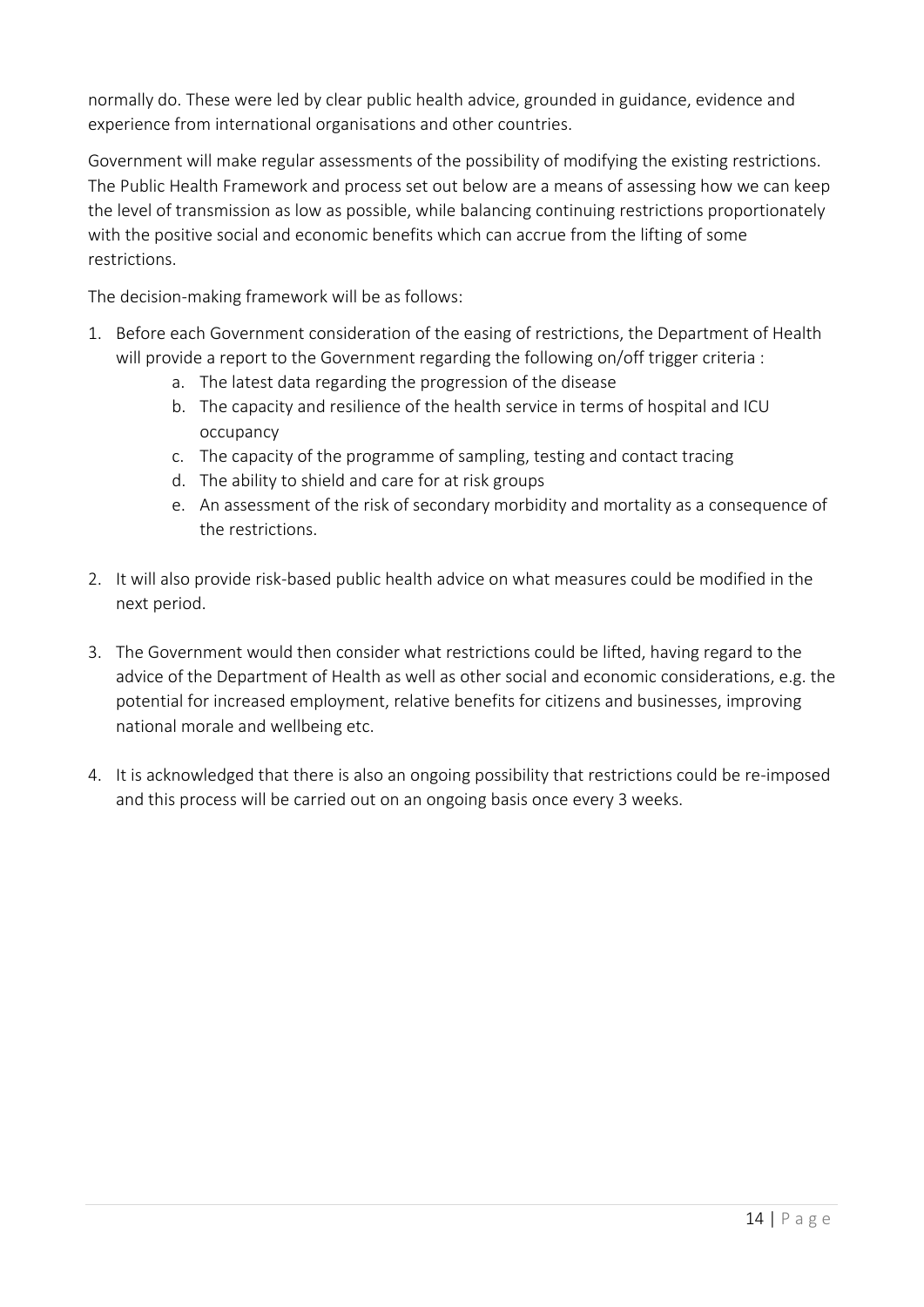# ENGAGING STAKEHOLDERS AND PROVIDING ASSURANCE

## **Preparedness to Re-open**

To prepare for a return to operations, there is a need for overarching guidance to support business and services to mitigate any risks of infection; and an inevitable lead-in time will be required to prepare staff and premises to ensure physical distancing layouts and other resources are sourced and available.

The Government has already been working closely with employer and trade union representatives through the Labour Employer Economic Forum (LEEF) on a shared approach to a gradual re-starting of economic activity in a safe and measured way. This builds on the extensive work already undertaken by a number of bodies in providing guidance and advice to essential businesses during the initial period of the crisis. The Government also notes the preparatory work being undertaken by many individual groups, bodies and agencies to assess what safe re-opening of their sectors might look like, at the appropriate time. Many sectors have already provided us with their thinking and have demonstrated a considered approach and a very clear understanding of the requirements to keep people safe. This is in informing the overall approach.

The Department of the Taoiseach will arrange for a process of consultation through relevant Departments which will assist to flesh out how the Public Health Framework can be implemented effectively and safely across different sectors of the economy with an initial focus on measures to commence in the first phase of easing of restrictions.

As well as workplace arrangements, there has been engagement by relevant Departments on safe re-opening of community and other facilities, e.g. sporting and cultural activities, tourism sites, childcare centres, schools and universities etc. As with workplaces, the collective national impact of increasing access and mobility will have to be assessed, and not just the safety of the individual facility.

## **National Protocol**

A National Protocol is being finalised by Government, employers and trade unions, with the assistance of the Health and Safety Authority, which will support a gradual restart of economic activity as restrictions are eased, while protecting the health and safety of workers as they return to work.

The Protocol is being developed following discussions at the Labour Employer Economic Forum (LEEF), which is the forum for high level dialogue between Government, Union and Employer representatives on matters of strategic national importance.

It will be necessary to determine the most effective type of inspection/enforcement regime that is required to achieve compliance across all business sectors. Employers, employees and the public at large will need to have confidence that they will continue to be protected in going about their business.

There are existing monitoring and enforcement mechanisms across a number of State Departments and Agencies. These mechanisms will need to evolve as the process of restarting economic activity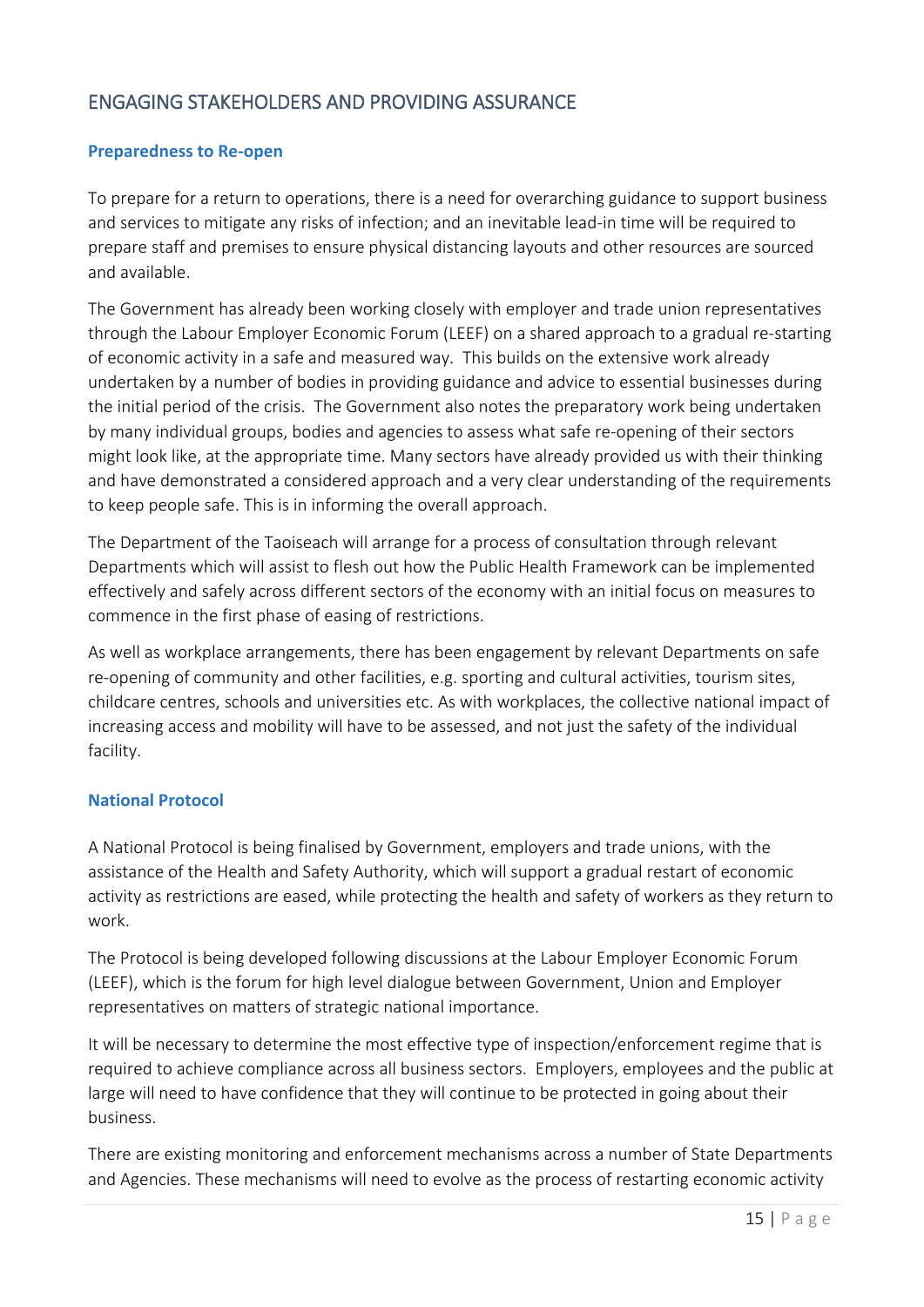develops in line with this Plan, and to take account of the specific issues which will arise across different areas of the economy.

There will also be a need for parts of the public service that deal with workplace issues to be reorganised and to get additional resources, whether through redeployment or additional recruitment. There is a role for both central and line Departments in developing these arrangements. This will have to be carefully designed so as to ensure coherence across Government.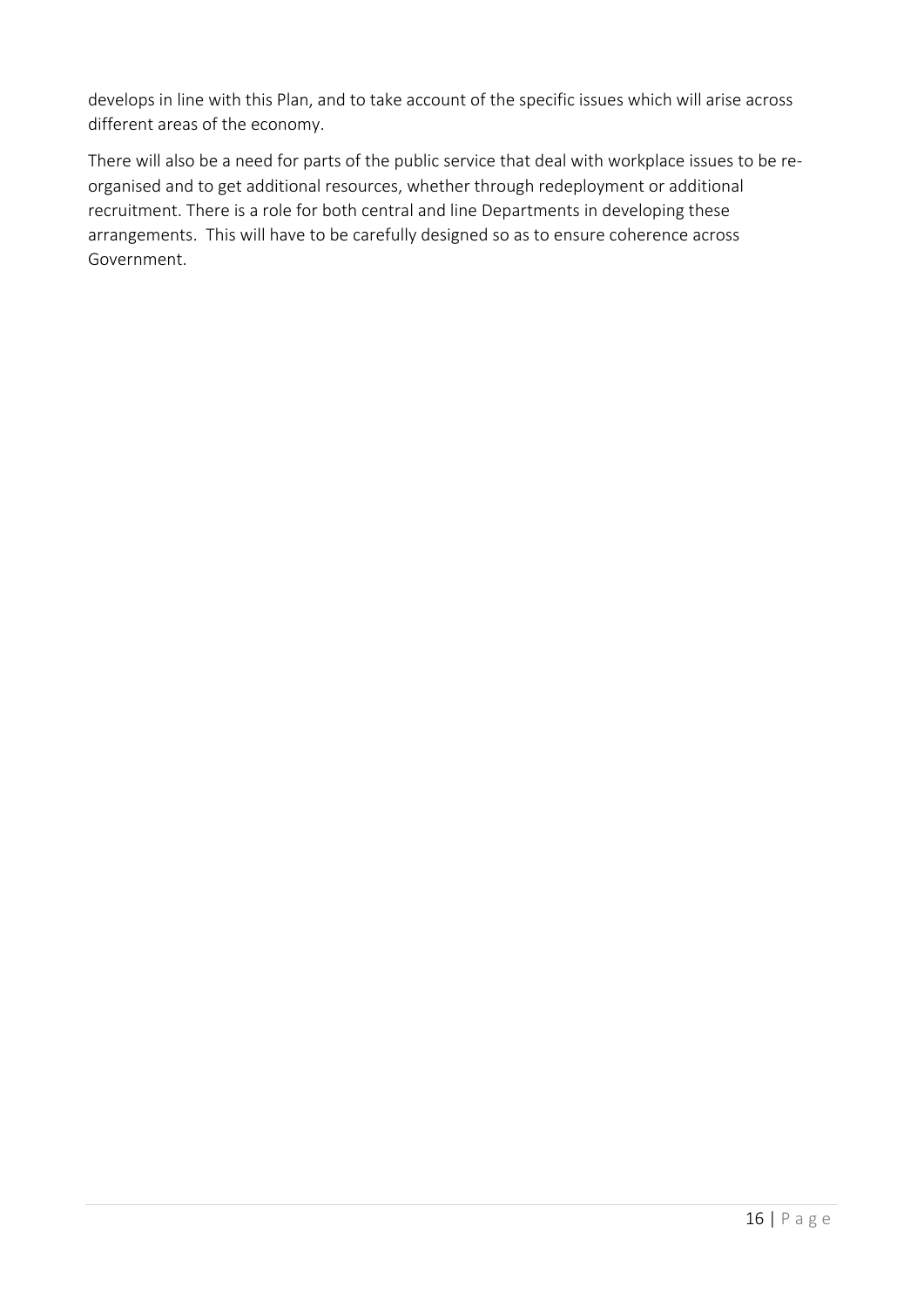# UPDATED ECONOMIC POLICY RESPONSE

The global, and national, economic landscape has fundamentally changed in recent weeks, as large elements of economic activity have come to a standstill in an effort to suppress the transmission of the COVID-19 virus.

This profound shock means that Ireland's GDP is projected to fall by 10.5% in 2020 resulting in a deficit of at least 7.5% of GDP and a further large deficit in 2021. Unemployment is expected to reach a peak of 22% in the second quarter before falling gradually. The overall economic cost of the crisis is unprecedented and the longer the public health restrictions are required, the greater these costs for the Economy and the Exchequer, with fundamental implications for the future of the public finances.

The Government's overarching approach therefore is to ensure that economic activity recovers as quickly as possible, consistent with public health advice. The Government is working to limit business failures and workers lay-offs with timely, targeted and temporary supports for firms and workers; this is how the permanent or 'scarring' effects of the crisis will be minimised.

In taking these measures, the Government must also reflect on the affordability of these interventions, and the need to ensure that Ireland retains full confidence in its economic and fiscal position, while also ensuring that interventions are targeted in the most effective manner possible.

Measures introduced by the Government to date include:

- the Temporary Wage Subsidy Scheme which aims to keep workers closely linked to the labour market, while providing immediate cash flow assistance to employers
- the Pandemic Unemployment Payment to support the income of those who lose their jobs due to the crisis, as well as measures in relation to mortgages\rents
- a series of enterprise supports including liquidity funding, loan schemes and grants\vouchers, as well as deferred tax payments, deferral of commercial rates to help maximise the survival rate of SMEs

The Government will also continue to work with the banking sector who have agreed to extend a six month payment break to customers that require continued support.

As this Plan makes clear, the pathway back to resumption of a full level of economic activity will be lengthy and subject to considerable uncertainty.

## **Supports for Business**

Recognising the pressures facing many sectors, in particular SMEs, which will not be able to re-open in the short-term based on the framework set out in this Plan, the Government will shortly introduce a number of additional measures to assist affected enterprises which are facing acute liquidity pressures as a result of the further extension of the shut-down period. It will also develop targeted measures to assist enterprises as and when sectors are permitted to re-open under the gradual relaxation of restrictions.

In developing its approach, the Government will ensure that Ireland makes maximum use of EU funding and support where available and appropriate, including the European Investment Bank.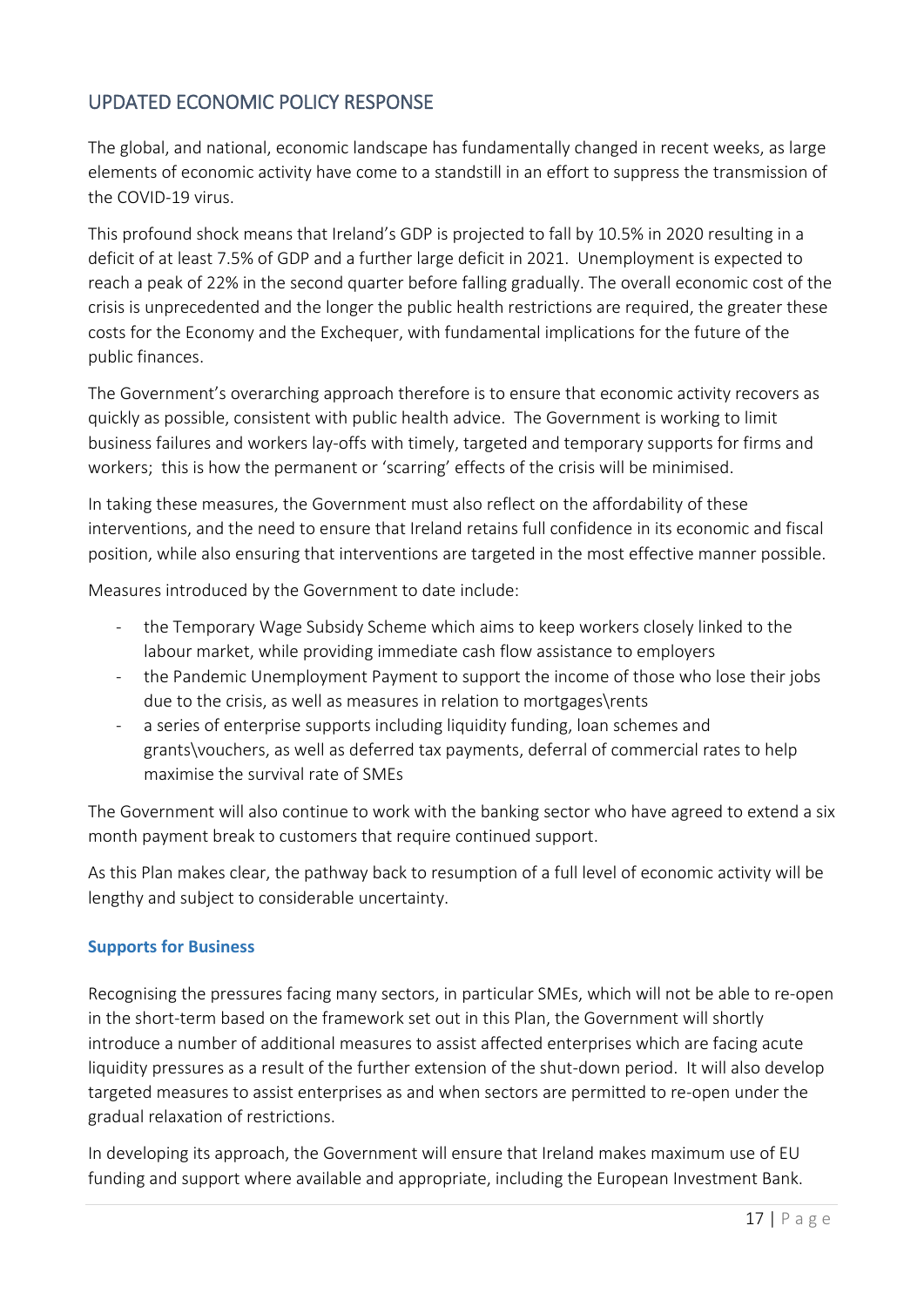As re-opening more sectors becomes possible, the Government will bring forward initiatives including a re-alignment of public capital investment under the National Development Plan, the promotion of the digital economy and remote working, while seeking to ensure Ireland is wellplaced for what is likely to be a very different global and domestic economic paradigm.

## **Income Supports for Workers and Families**

As outlined above, the Government has introduced extensive emergency supports to help retain workers in employment and provide income support to those who have lost their jobs due to the crisis. It has also introduced enhanced supports for those who can't work due to being diagnosed with the disease or required to self-isolate, as well as additional support via the fuel allowance for pensioners.

These measures were a rapid response to the crisis, providing immediate income support to people affected and their families, at a very high cost to the Exchequer. These costs will not be sustainable over the longer term.

The Government is extending the emergency measures taken in relation to Illness Benefit and the waiver of waiting days for jobseeker payments, which were due to finish on the 9th of May, until 19th of June.

Between now and the end of May, the Government will be developing a roadmap for future labour market measures as we move towards a path of normalising the emergency interventions taken to date. This will take account of decisions to re-open certain sectors, the need to support people back into jobs as they become available as well as structural changes in the labour market.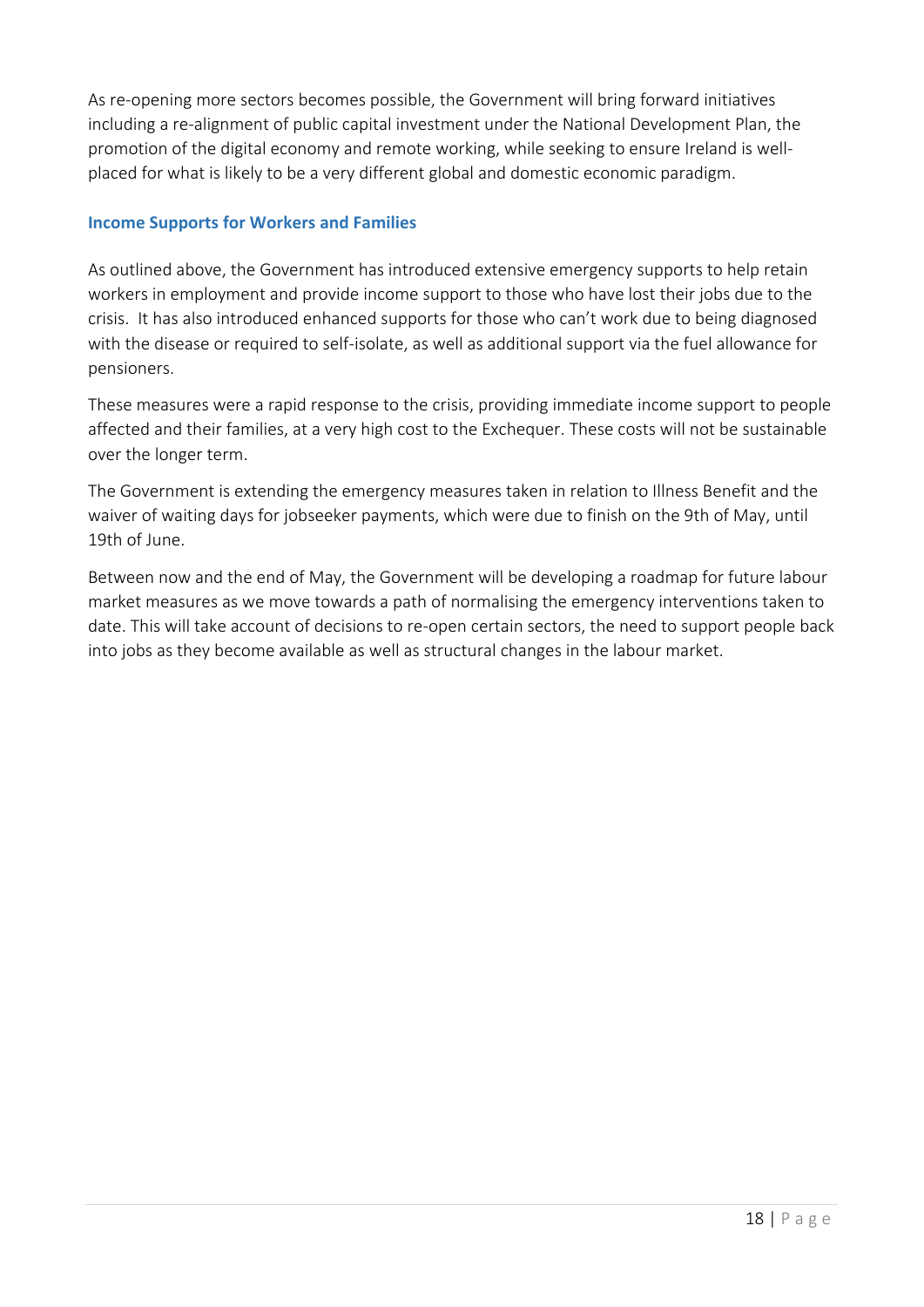# RESPONSE ON OTHER PRESSING SOCIETAL CONCERNS

It is clear that there are significant consequences of social distancing measures. The normal structures of daily life – work, school, sport, entertainment - have temporarily ceased to exist and even as we re-open society, we will be living our daily lives in modified ways for as long as we live with this pandemic.

These restrictions affect different groups in different ways and to greater and lesser extents. Therefore, our assessment of risk must recognise that, in mitigating for risks of transmission of COVID-19 through social distancing restrictions, we are creating other challenges for individuals, families and communities. Some of these challenges are manageable in the very short term but as restrictions continue, the impact becomes greater for some groups.

In living with restrictions, the Government will take account of these balancing impacts and the particular consequences for more vulnerable groups in our society. The areas where socialdistancing causes most concern include:-

- 1. Non-COVID Health Delays
- 2. Well-being and Mental Health
- 3. Vulnerable Groups for whom Home is not a Safe Place
- 4. Minorities and other Groups Disproportionately Impacted by the Restrictions
- 5. Risk-taking Behaviour and Offending
- 6. Crime and Policing & Access to Justice

Government Departments and agencies have been working to modify work practices and modes of delivery to meet with these challenges and this work will have to continue.

It is acknowledged that additional measures have to be taken to reach out to more vulnerable groups and those that are particular affected by the guidance on cocooning and social distancing. Some of these measures are already underway, through various cross-government efforts such as the *Community Call, In this Together* and *Still Here* initiatives and campaigns.

This focus on the particular difficulties that prolonged restrictions are having will need to continue and evolve as we work our way through a re-opening of society.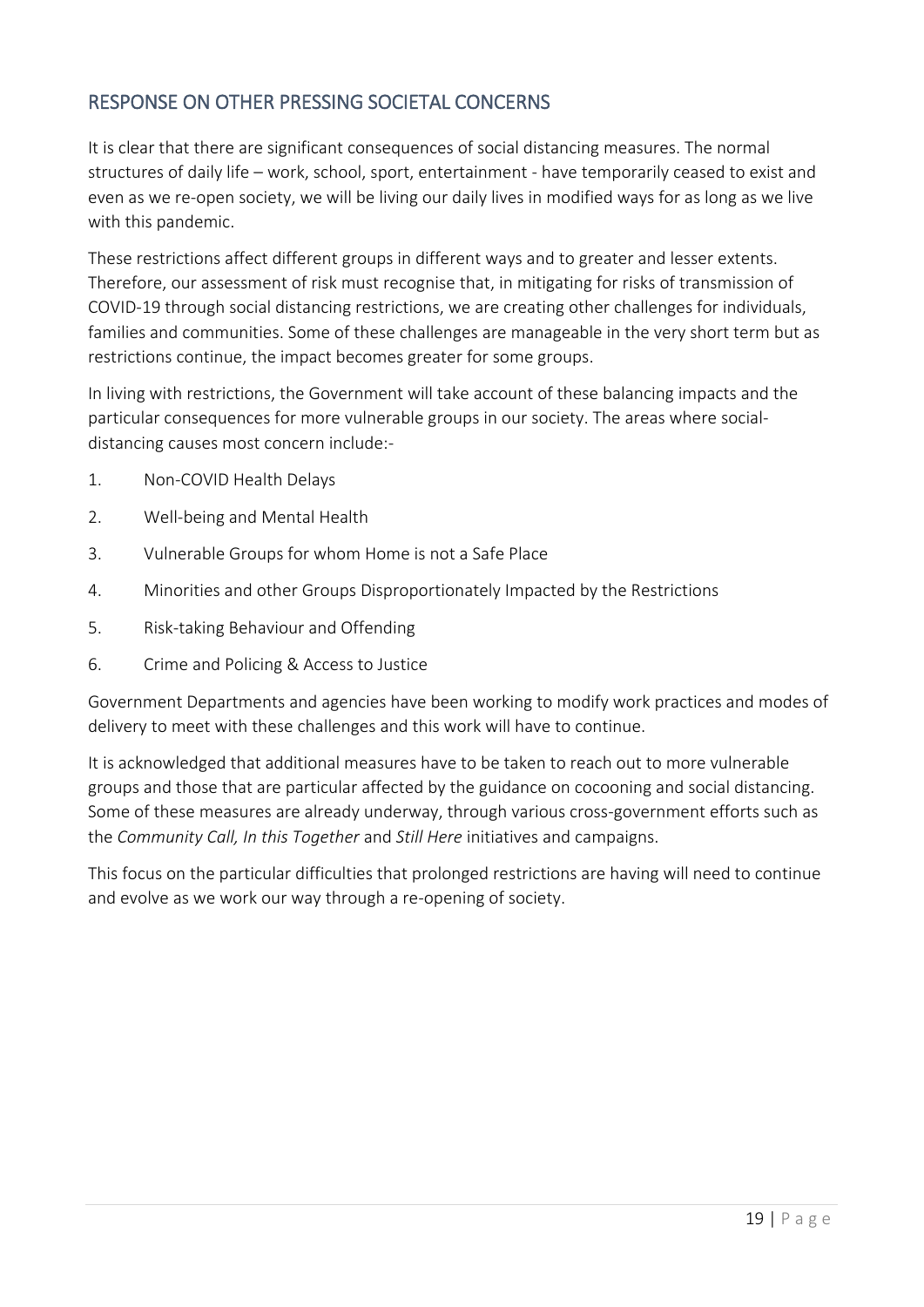# TRAVEL AND INTERNATIONAL CO-OPERATION

As the process for modifying restrictions proceeds, and as the international situation evolves, we need to continue to work intensively on our approach to travel restrictions and controls at ports and airports; and our co-operation with Northern Ireland, the UK and our EU partners.

## **Travel Restrictions and Controls and Airports and Ports**

While we are making progress in our efforts to interrupt the spread of COVID-19 and to mitigate its effects, we are taking necessary additional steps to protect our communities from imported or community cases of COVID-19.

Government advice remains that all non-essential travel should be avoided. This includes travel both into and from Ireland.

From Friday, 24 April 2020, all passengers arriving in Ireland from overseas are expected to selfisolate for 14 days on entry into the State. Self-isolation means staying indoors and completely avoiding contact with other people and is a more stringent measure than the stay at home requirements that apply to the wider public. (In effect, arriving passengers are required to follow the same arrangements as persons who test positive or are known to have been in close contact with someone who has tested positive.)

Further, incoming passengers are, for the first time, being provided with a public health information leaflet and asked to complete a Public Health Passenger Locator Form, showing their contact details and the address at which they will self-isolate. The Form also allows for the operation of a system of spot checks to verify that incoming passengers are complying with self-isolation.

We must continue to recognise the severity of the threat of COVID-19, continue to be guided by the best evidence and advice available and continue to do what we have been doing. The WHO in recently issued strategic guidance, identified the management of imported cases as a key criterion to be satisfied by countries as they consider the unwinding of social distancing measures.

The new measures adopted are in keeping with expert advice and will be important in ensuring that the sacrifices we have all had to make to date are not undermined by complacency in other areas.

The issue of the imposition of mandatory quarantine for a 14 day period and testing on entry may need to be considered and will be kept under view.

## **Co-operation with Northern Ireland on an all-island approach**

COVID-19 doesn't respect national, political or geographic borders. It follows that international cooperation and coordination is a crucial element of the campaign to restrict and eradicate the virus.

This is particularly relevant in the case of an island, where coordination between the two jurisdictions can make a significant contribution to management of COVID-19. Close cooperation and, where possible, alignment of public health advice and policy decisions can contribute to more effective management and containment of the virus.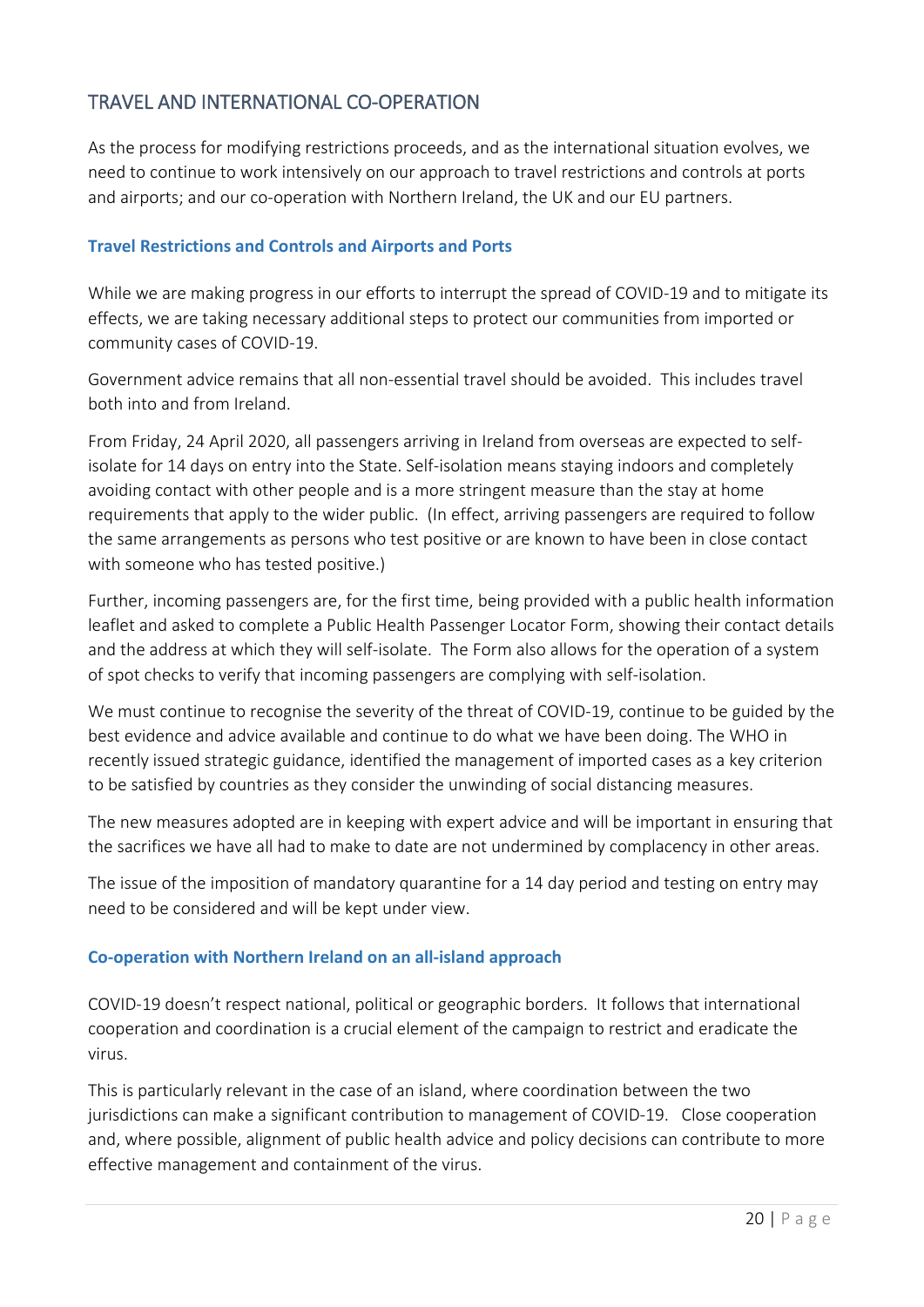With this in mind, there is ongoing, close engagement with the Northern Ireland authorities in a variety of forums, at both official and political level, both on a North-South basis and as part of broader engagement with the United Kingdom.

The health administrations on both parts of the island have agreed a Memorandum of Understanding on Public Health Cooperation on COVID-19, which provides a framework for close consultation, coordination and cooperation. There are regular meetings on COVID-19 at political level, involving the Tánaiste and Minister for Foreign Affairs and Trade, the Secretary of State for Northern Ireland and the First Minister and deputy First Ministers of Northern Ireland. These meetings can also include the Health Ministers and Chief Medical Officers from Ireland and Northern Ireland.

This close coordination will continue, and intensify, over the coming weeks as we each move to reopen business and society.

## **Co-operation with the UK**

Given the very close links between Ireland and Great Britain, there is also good engagement between the Irish and British Governments governments. This is particularly important in the context of the Common Travel Area, and the fact that both the UK and Ireland are not participants in the Schengen area of free movement. It is also important given the strong linkages of our respective economies and supply chains, both in terms of ensuring the continued supply of essential goods and services while, at the same time, seeking to manage any competitive divergences that may arise due to different approaches to the unwinding of economic restrictions.

We have ensured that strong consultation and flow of information takes place between our administrations in the initial phases of COVID-19. This sharing of information and consultation has helped to ensure that, in many areas, the approaches taken have been similar in both countries, and to share understandings and experiences where they differ.

Both countries have followed broadly similar approaches to the management of travel from abroad, which in part reflects the Common Travel Area.

As with Northern Ireland, this engagement takes place at a number of levels, both political and official. We will intensify this engagement over the coming weeks.

## **Co-operation with EU partners on re-opening borders and economic recovery**

Ireland is participating fully in all EU-level discussions and decisions relating to COVID-19. Several ministers are actively participating in meetings with all of their counterparts. Thus far, there have been four meetings of the Heads of State and Government, in which the Taoiseach has participated each time, to oversee the EU response to the virus. These meetings take place by video conference.

The EU has coordinated action across a number of policy areas and responses:

- limiting the spread of the virus;
- procuring medical equipment;
- promoting research, including on vaccines;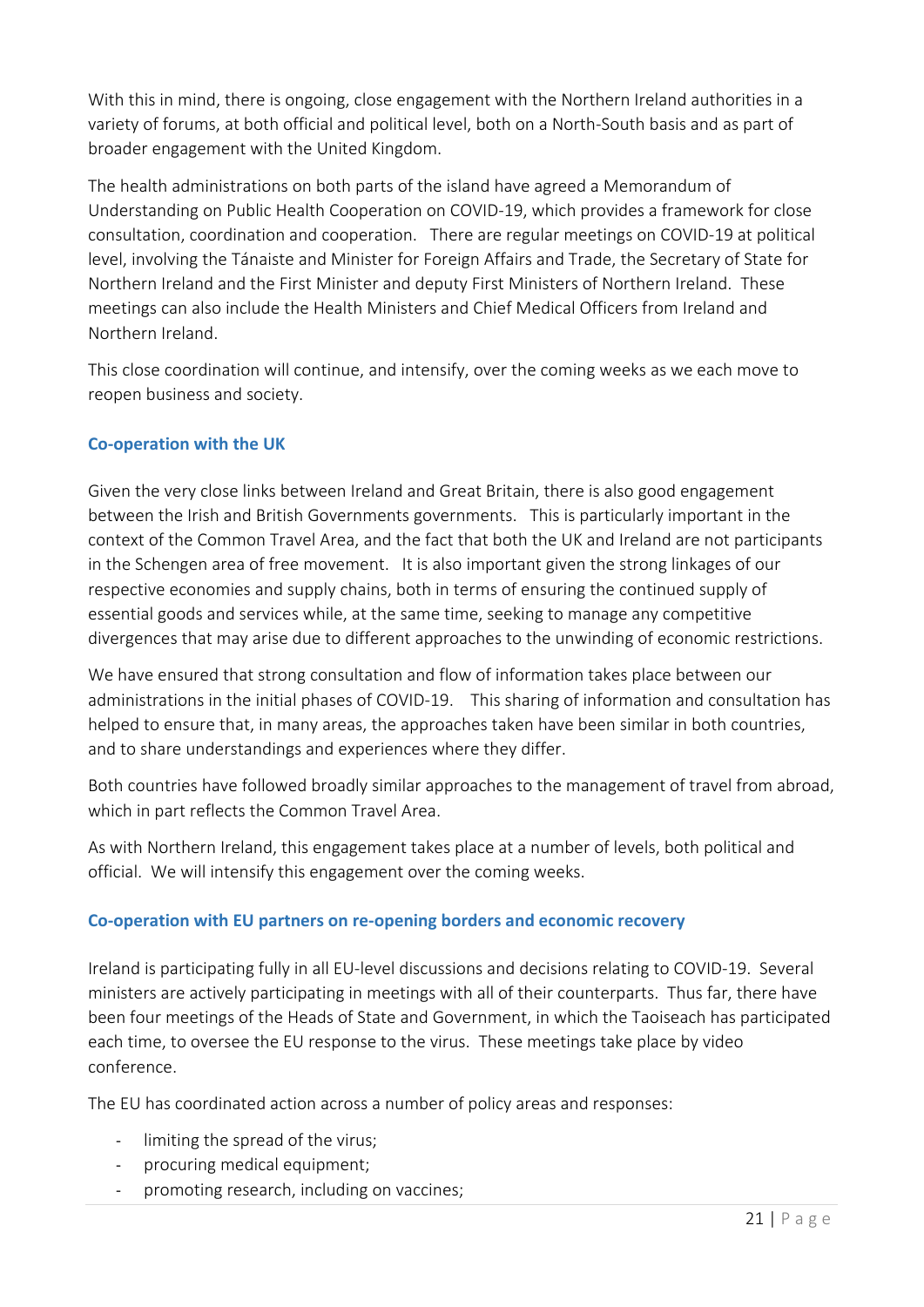- helping to repatriate EU citizens stranded abroad, and
- tackling the socio-economic impact.

Different EU countries are at different stages in terms of the spread, impact, and management of the disease. Some were hit earlier than others, and in some countries the impact and spread has been more severe. EU countries also have different capacities to respond, in terms both of their health systems and resources and of their public finances and economic situations.

The EU is working to provide a balanced, coordinated and effective response. The next phase of this work will focus on economic recovery and ensuring ongoing capacity of health systems. A number of instruments have already been agreed, in order to provide Member States, particularly those with more constrained public finances, with access to funding to support necessary policy decisions and actions.

Ireland will continue to participate fully in all of these discussions, in order to ensure that a coordinated approach is taken across the EU where that would be the most effective course of action. We will also seek to ensure that Ireland takes advantage of any relevant economic supports agreed and implemented at EU level.